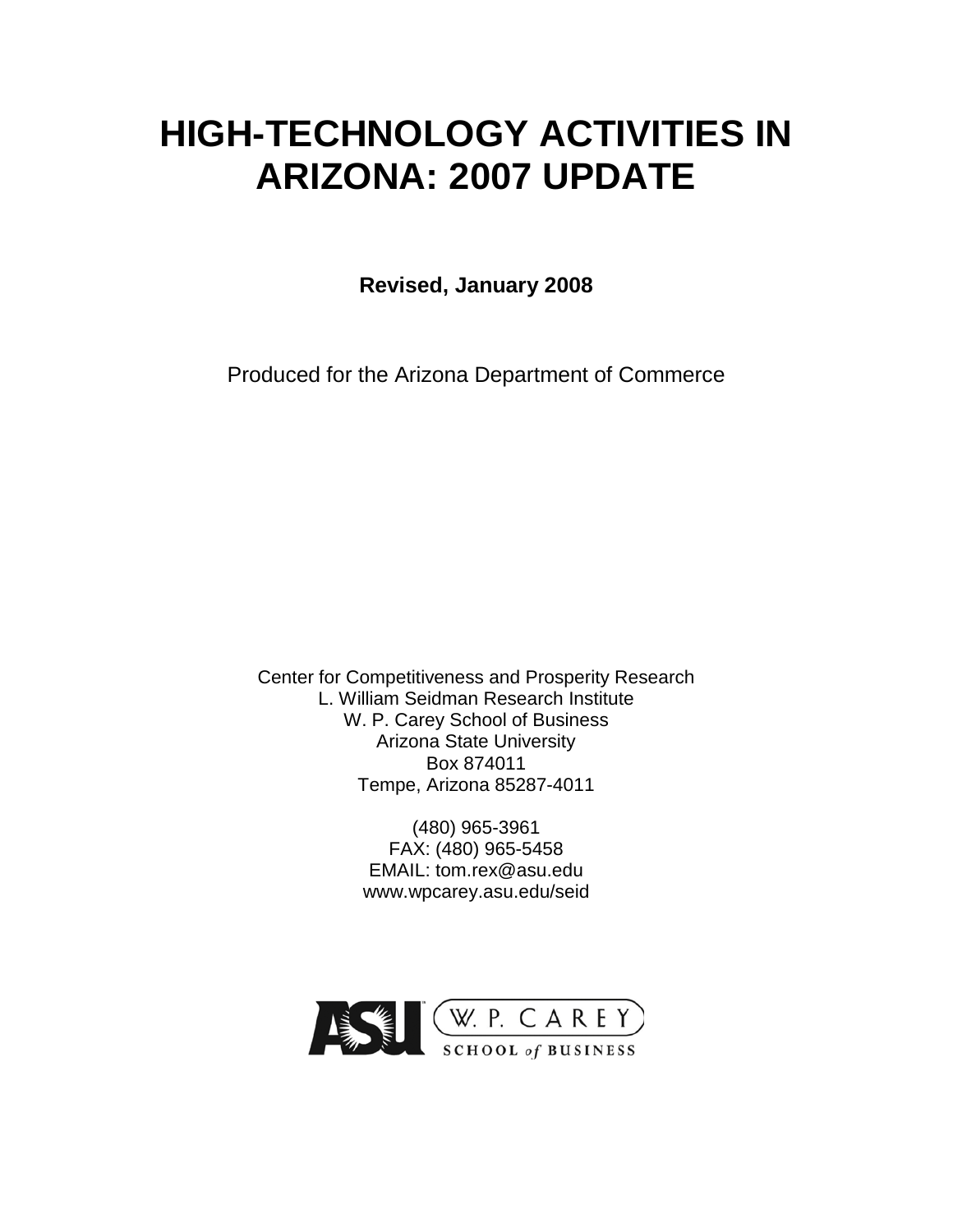# **TABLE OF CONTENTS**

| Summary                                                        | $\mathcal{D}_{\mathcal{L}}$ |
|----------------------------------------------------------------|-----------------------------|
| Definition of High Technology                                  | $\mathcal{R}$               |
| Data                                                           | 5                           |
| High Technology in Arizona and the Nation                      | 6                           |
| High Technology in Arizona Compared to Selected States in 2005 | 11                          |
| Changes in High Technology between 2001 and 2005               | 13                          |
| High Technology in Arizona Counties                            | 16                          |
| Economic Impact of High Technology in Arizona                  | 19                          |

# **LIST OF TABLES**

| 1. Definition of High Technology                                                   | 5   |
|------------------------------------------------------------------------------------|-----|
| 2. Measures of High Technology by Category in Arizona in 2005                      | 10. |
| 3. High-Technology Location Quotients by Category for Selected States in 2005      | 14  |
| 4. Measures of Changes in High Technology by Category in Arizona from 2001 to 2005 | 15  |
| 5. High-Technology Employment by Category and County in 2005                       |     |
| 6. High-Technology Location Quotients by Category and County in 2005               | 18. |
| 7. Economic Impact of High-Technology Activities on the Arizona Economy in 2005    | 21  |
|                                                                                    |     |

## **LIST OF CHARTS**

| $\mathcal{I}$ |
|---------------|
|               |
| 8             |
| 11            |
|               |
| 12            |
| 13            |
|               |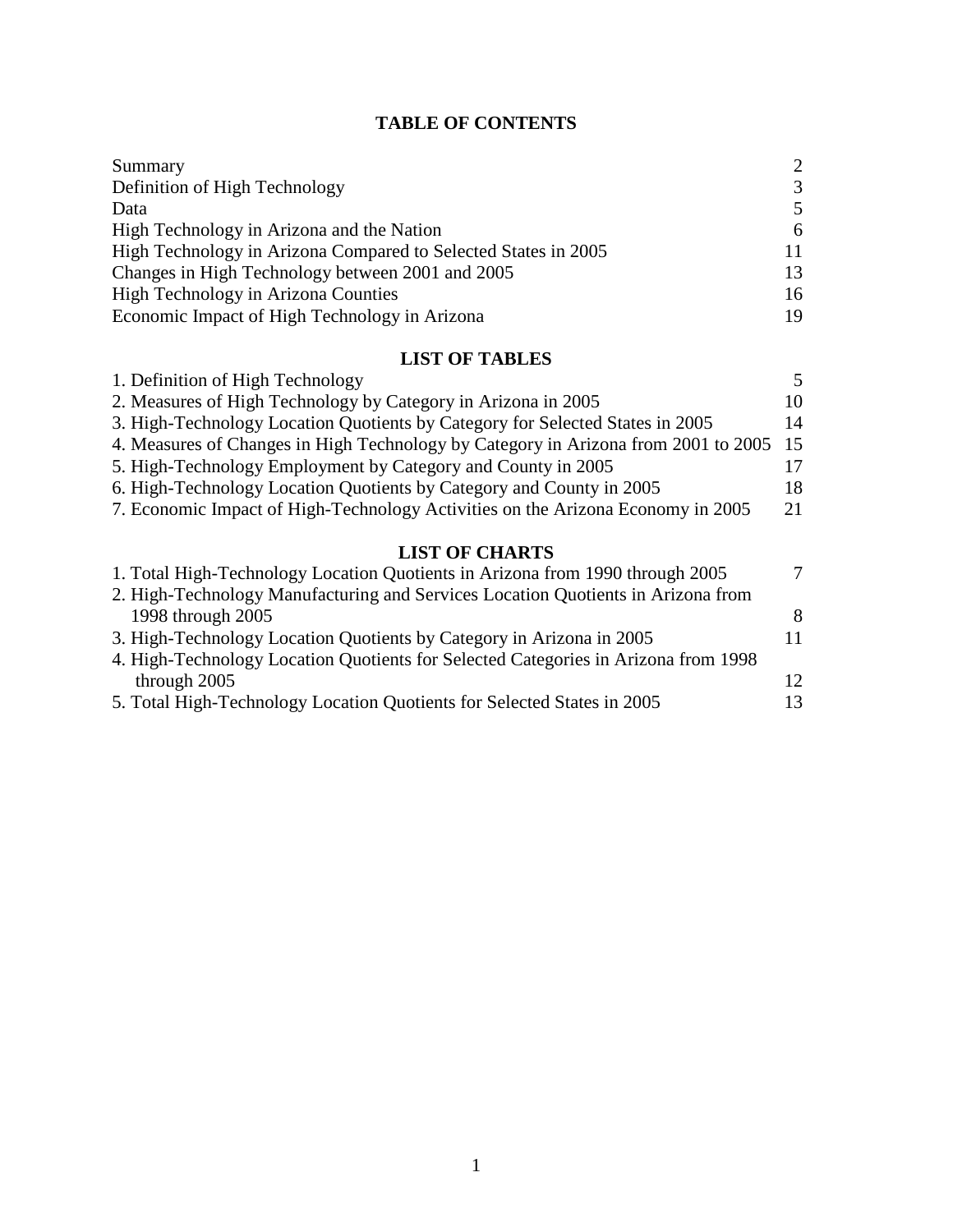## **SUMMARY**

High-technology manufacturing and services are highly desired economic activities. The high-technology workforce possesses strong skills and educational attainment, and is highly paid — upwards of twice as much as the rest of the workforce. Further, a high proportion of the goods and services produced by high-technology activities in Arizona are sold to consumers from outside the state. Thus, these activities import monies into Arizona that would not be present if these activities were not physically located in the state.

Economic impact analysis traces the full impact, direct and indirect, of an economic activity on jobs and incomes in a local economy.The direct impact of high-technology activities on the Arizona economy in 2005 amounted to 4 percent of employment, 5 percent of value added (gross state product), and 7 percent of earnings. The inclusion of indirect impacts pushes the impact of high-tech activities to 10 percent of employment, 11 percent of value added, and 13 percent of earnings in Arizona.

However, the concentration of high-technology activities in Arizona continued to decline between 2001 and 2005. In 2005, Arizona no longer had a high-technology presence much different than the national average.

Employment in high-technology activities decreased between 2001 and 2005 in Arizona. Coupled with significant employment growth in other sectors, the high-technology share of the Arizona economy dropped considerably. High-tech employment also fell nationally, but at a lesser rate than in Arizona. With national employment growth modest in other sectors, hightech's share of the national economy did not fall much.

Per capita employment in high-technology activities in Arizona decreased from 20 percent higher than the national average in 2001 to 4 percent more in 2005. Most of the other states with a strong high-technology concentration also experienced a decline in per capita hightechnology employment between 2001 and 2005, but in only one state was the magnitude of the decline greater than in Arizona.

Arizona has a narrow base of high-technology activities. Only two activities with substantial employment — manufacturing of aerospace products and manufacturing of semiconductor and other electronic components — had a much greater relative presence in Arizona than the national average in 2005. Four other high-tech categories (of a total of 16) had an above-average concentration in Arizona, but per capita employment in these categories either was only slightly higher than the national average and/or the number of employees in these categories was not significant.

Within Arizona, high-technology activities are highly concentrated in the two populous urban counties. In 2005, Maricopa County had above-average activity in several high-tech categories, particularly aerospace manufacturing and semiconductor and electronic component manufacturing. Instruments manufacturing and data processing services were other significant high-tech activities. In Pima County, aerospace manufacturing had a very strong presence. Instruments manufacturing and software development were other important high-tech activities.

The decrease in high-technology employment in Arizona between 2001 and 2005 largely occurred in Maricopa County. However, a decline also occurred in Pima County.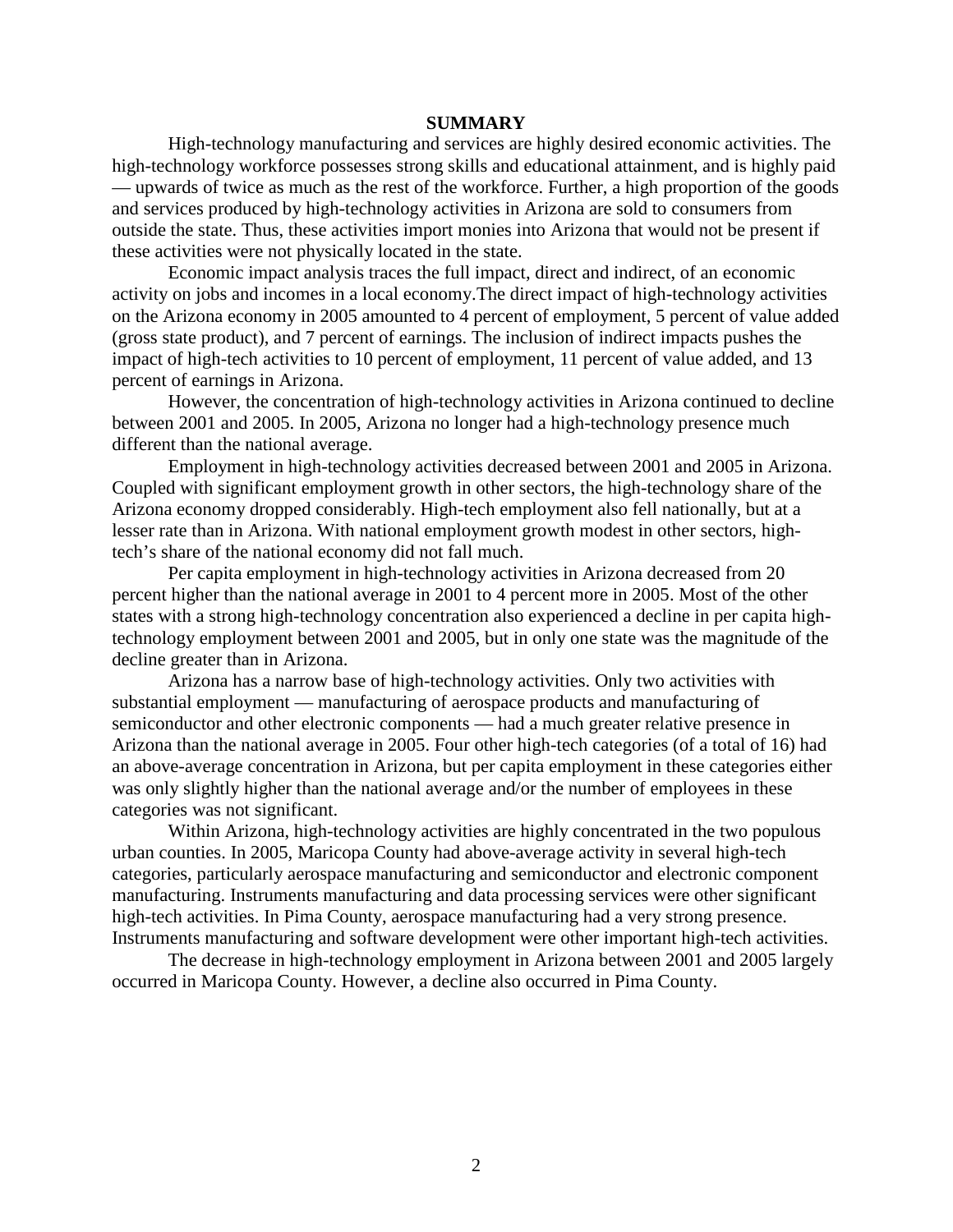## **DEFINITION OF HIGH-TECHNOLOGY**

The North American Industry Classification System (NAICS) was first defined in 1997 and replaced the Standard Industrial Classification (SIC). The NAICS has been revised twice, in 2002 and 2007. Federal government agencies gradually switched from the SIC to the NAICS between 1997 and 2002, but all have produced data solely by the NAICS in recent years. The NAICS has a hierarchical structure, with 20 two-digit sectors divided into three-digit subsectors, four-digit industry groups, and five- and six-digit industries.

"High technology" is not defined in the NAICS or SIC. Multiple efforts to define hightechnology activities had been made by different groups using the SIC. In recent years, several definitions using the NAICS have been published. Some of these definitions are derivative, based on the definitions used in other studies; some are specific to a particular geographic area; and some are based, at least in part, on judgment/expert opinion. Three sources were used to define high technology for this report of high-tech activities in Arizona:

- U.S. Bureau of Labor Statistics (BLS): "High-Technology Employment: A NAICS-Based Update," *Monthly Labor Review*, July 2005 (author Daniel E. Hecker). Conceptually, the BLS wanted to define high technology based on five factors: (1) intensity of science, engineering, and technician occupations, (2) research and development (R&D) employment, (3) production of high-technology products, (4) use of high-technology production methods, and (5) the relationship between high-technology industries and productivity growth. However, "due to data and conceptual problems, only science, engineering, and technician occupation intensity was used to develop a list of industries." The BLS identified 46 fourdigit NAICS industry groups based on this factor, dividing the list into three intensity levels.
- American Electronics Association (AeA): "Defining the High-Tech Industry," February 2003. The AeA's guiding principle for selecting high-technology activities was that "an industry had to be a maker/creator of technology, whether it be in the form of products, communications, or services." The AeA selected 49 six-digit NAICS industries.
- Carnegie Mellon University's Center for Economic Development (CED) and the State Science & Technology Institute (SSTi): "Technology Industries and Occupations for NAICS Industry Data," March 2004 (authors Jerry Paytas and Dan Berglund). Three overlapping lists of six-digit NAICS industries were created. The first list was based on "technology employers" — those industries in which the share of science and engineering occupations was at least triple the national average. The second list of "primary technology generators" was based on each of two measures being greater than the national average: R&D expenditures per employee and the proportion of full-time-equivalent R&D scientists and engineers in the workforce. Those industries in which only one of the two measures exceeded the national average were included on the third list of "secondary technology generators."

An inconsistency exists across these three sources: the BLS list is at the four-digit industry group level while the other two sources used the six-digit industry level. The importance of the decision to use industry groups or industries is lessened by several of the high-technology industry groups on the BLS list consisting of only one industry. For this study of Arizona high technology, the issue of data availability was the primary factor in the decision to define high technology primarily at the industry group level: the data disclosure problem is more severe at the industry level. In addition, in most of the high-tech industry groups, most of the industries also are high tech. However, the use of industry groups necessarily results in some not very hightech industries being included. Generally, these are not major employers. In addition to the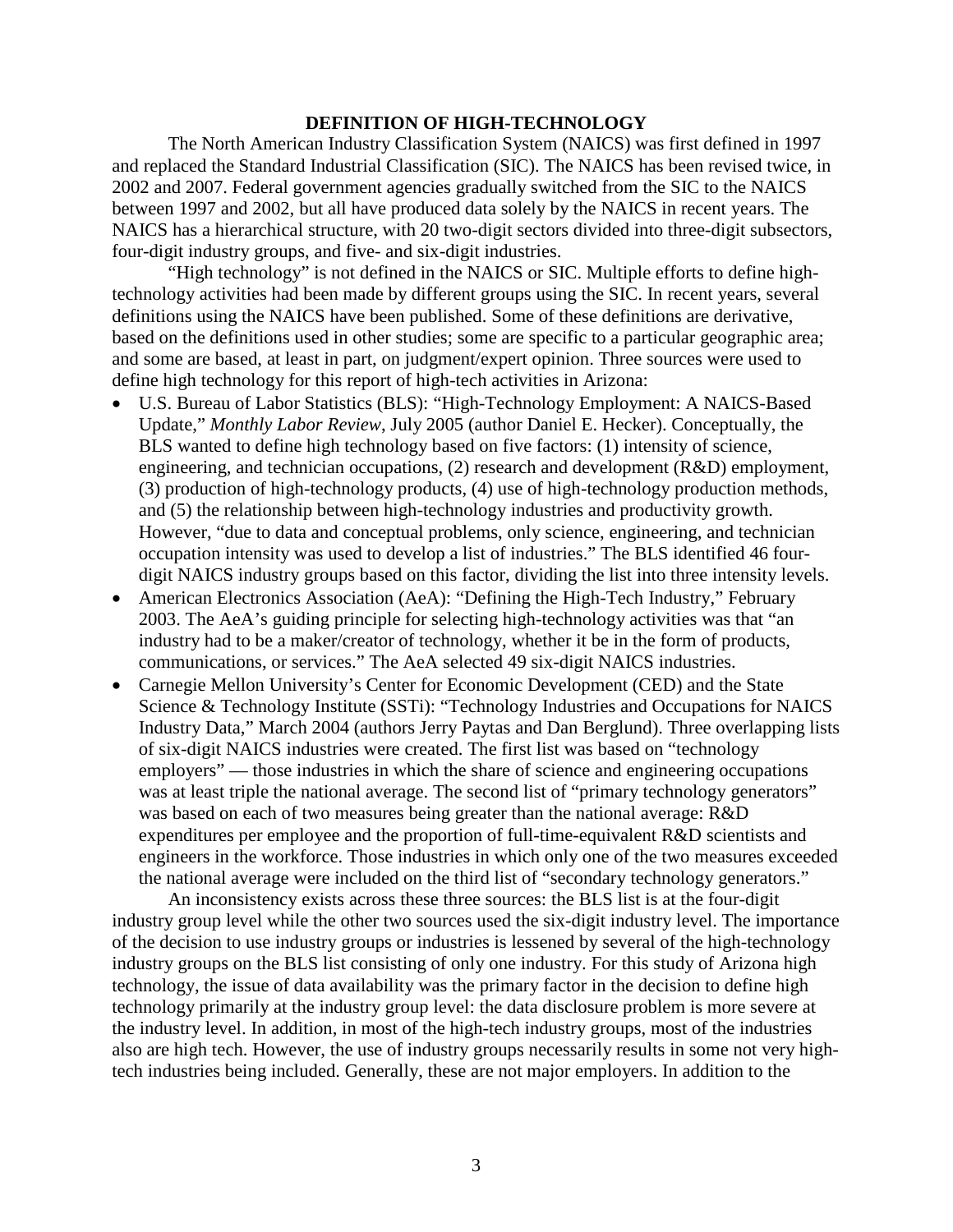industry groups, a few high-tech industries within a generally not high-tech industry group also were included in the definition of high technology used in this study.

Each of the "level 1" industry groups defined by the BLS was included in this study of Arizona's high-technology activities. After updating the BLS list to the 2007 NAICS, this list consisted of 12 industry groups. In each of these 12 industry groups, most industries also were included in the first list developed by the CED/SSTi, with the majority of these industries also appearing in the second list. In 10 of the 12 groups, at least one industry was included in the AeA list. In addition, a BLS "level 2" industry group was included in the definition of Arizona's hightechnology activities if the majority of industries within the group also were included in at least one of CED/SSTi lists *and* in the AeA listing. Only one industry group was added on this basis. If a minority of industries within a BLS level 2 industry group were included in the AeA and CED/SSTi listings, then the industries rather than the industry group were added to the definition of Arizona's high-technology activities. Three six-digit industries were selected on this basis.

The full list of high-technology industry groups and industries used in this report are shown in Table 1. The list has been subdivided into manufacturing activities (seven industry groups and three industries) and service activities (six industry groups). Employment in 2005 is included in the table to provide a measure of the relative size of these NAICS industry groups and industries. Very considerable differences in size are present across the 16 high-tech categories.

When the initial study of Arizona's high-technology activities was undertaken in 2003, nearly all of the available definitions of high technology were based on the SIC. Because the SIC did not identify some of the newer technologies, and since NAICS categories only imperfectly could be matched to the SIC definition, the list of NAICS categories used in the 2003 study now are viewed as suboptimal to use. Further, because of the limitations of the SIC, it is not possible to translate the new NAICS definition of high technology back to the SIC. Since detailed industrial data prior to 1998 only are available by the SIC, the revised definition of high technology cannot be applied to data before 1998.

The list of high-technology activities in Table 1 differs from the list compiled for the initial version of the Arizona high-technology study completed in 2003. The revised definition is somewhat narrower, dropping some (mostly small) NAICS categories from the list. The manufacturing categories deleted were 325992 photographic film, 333313 office machinery, 3346 magnetic and optical media, and 3391 medical equipment and supplies. Service categories deleted were 51222 record production and distribution, 517 (other than 5179) telecommunications, 54162 environmental consulting, 54169 other scientific and technical consulting, and 811212 computer and office machine repair.

Applying the original definition of high technology, 6.3 percent of the national nonfarm private-sector employment in 2005 was high tech. Using the revised definition, the high-tech share was 4.7 percent. The Arizona shares were 6.6 percent using the original definition and 5.4 percent using the revised definition. Thus, while the revised definition is narrower, Arizona compares more favorably under this definition relative to the national average — the high-tech sectoral share in Arizona was 13 percent higher than the national average using the revised definition and 4 percent above average using the original definition.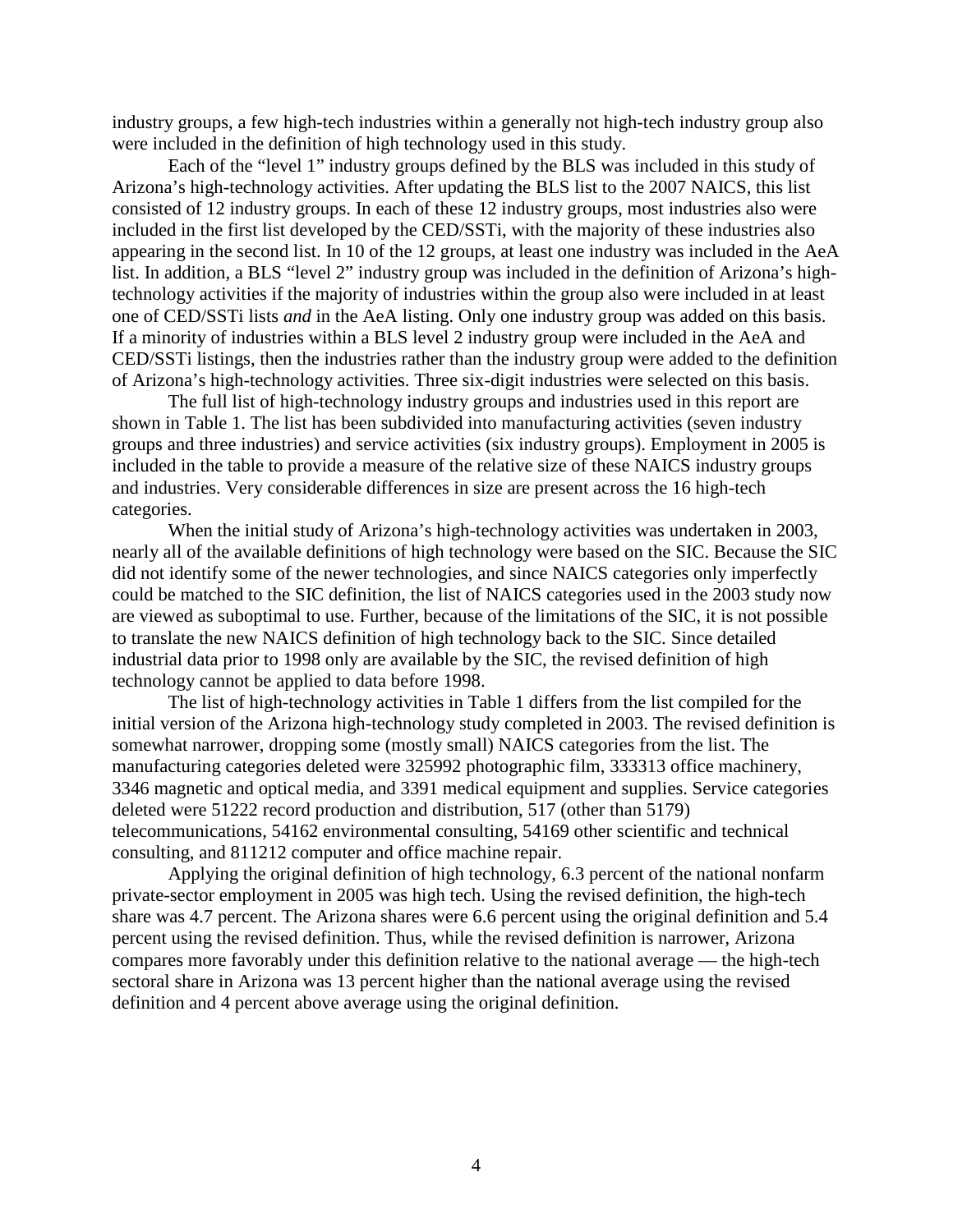#### **TABLE 1 DEFINITION OF HIGH TECHNOLOGY Using North American Industry Classification System**

|              |                                                               |         | <b>Employment, 2005</b> |
|--------------|---------------------------------------------------------------|---------|-------------------------|
| <b>NAICS</b> | <b>NAICS Title</b>                                            | Arizona | <b>United States</b>    |
|              | <b>Manufacturing</b>                                          |         |                         |
| 3254         | <b>Pharmaceutical and Medicine</b>                            | 1,613   | 247,847                 |
| 3341         | <b>Computer and Peripheral Equipment</b>                      | 743E    | 107,020                 |
| 3342         | <b>Communications Equipment</b>                               | 1,294E  | 139,178                 |
| 3343         | Audio and Video Equipment                                     | 348E    | 20,733                  |
| 3344         | Semiconductor and Other Electronic Component                  | 17,129  | 362,182                 |
| 3345         | Navigational, Measuring, Electromedical & Control Instruments | 9,286   | 396,461                 |
| 3364         | Aerospace Product and Parts                                   | 21,949  | 387,188                 |
| 333295       | Semiconductor Machinery                                       | 1,177   | 25,584                  |
| 333314       | Optical Instrument and Lens                                   | 165E    | 16,380                  |
| 333315       | Photographic and Photocopying Equipment                       | 85E     | 7,857                   |
|              | <b>Manufacturing Subtotal</b>                                 | 53,789  | 1,710,430               |
|              | <b>Services</b>                                               |         |                         |
| 5112         | Software Publishers                                           | 5,384   | 327,642                 |
| 5179         | <b>Other Telecommunications</b>                               | 218     | 9,169                   |
| 5182         | Data Processing, Hosting and Related                          | 8,314   | 379,412                 |
| 5413         | Architectural, Engineering and Related                        | 24,896  | 1,297,776               |
| 5415         | <b>Computer Systems Design and Related</b>                    | 18,454  | 1,131,837               |
| 5417         | Scientific Research and Development                           | 4,582   | 660,520                 |
|              | <b>Services Subtotal</b>                                      | 61,848  | 3,806,356               |
|              | <b>High-Technology Total</b>                                  | 115,637 | 5,516,786               |

E: Estimated — data were not released due to federal disclosure restrictions.

Source: The list of NAICS categories was derived from the sources described in the text. The employment data are from the U.S. Department of Commerce, Census Bureau, *County Business Patterns*, 2005.

## **DATA**

*County Business Patterns*, an annual product of the U.S. Bureau of the Census, is the only source of detailed industrial data for states and counties. It excludes government and a few private-sector activities (such as crop and animal production and rail transportation). Data by NAICS are available from 1998 through 2005. The number of establishments, employment, and payroll are reported for the full detail of the NAICS. In addition, a frequency distribution of the number of establishments by employment size (less than 5, 5 to 9, 10 to 19, 20 to 49, 50 to 99, 100 to 249, 250 to 499, 500 to 999, and 1,000 or more) is provided.

The employment and payroll data frequently are withheld to avoid violating federal disclosure laws, which are designed to protect the privacy of individuals and companies. If too few establishments are present in a NAICS category, or if one establishment dominates, the employment and payroll data are not released. Generally, undisclosed data are most numerous at the industry level and in counties and states with few employers. However, the problem can be severe even at the industry group level in relatively populous states. For example, as seen in Table 1, data were withheld in Arizona in 2005 for three of 13 industry groups and two of three industries.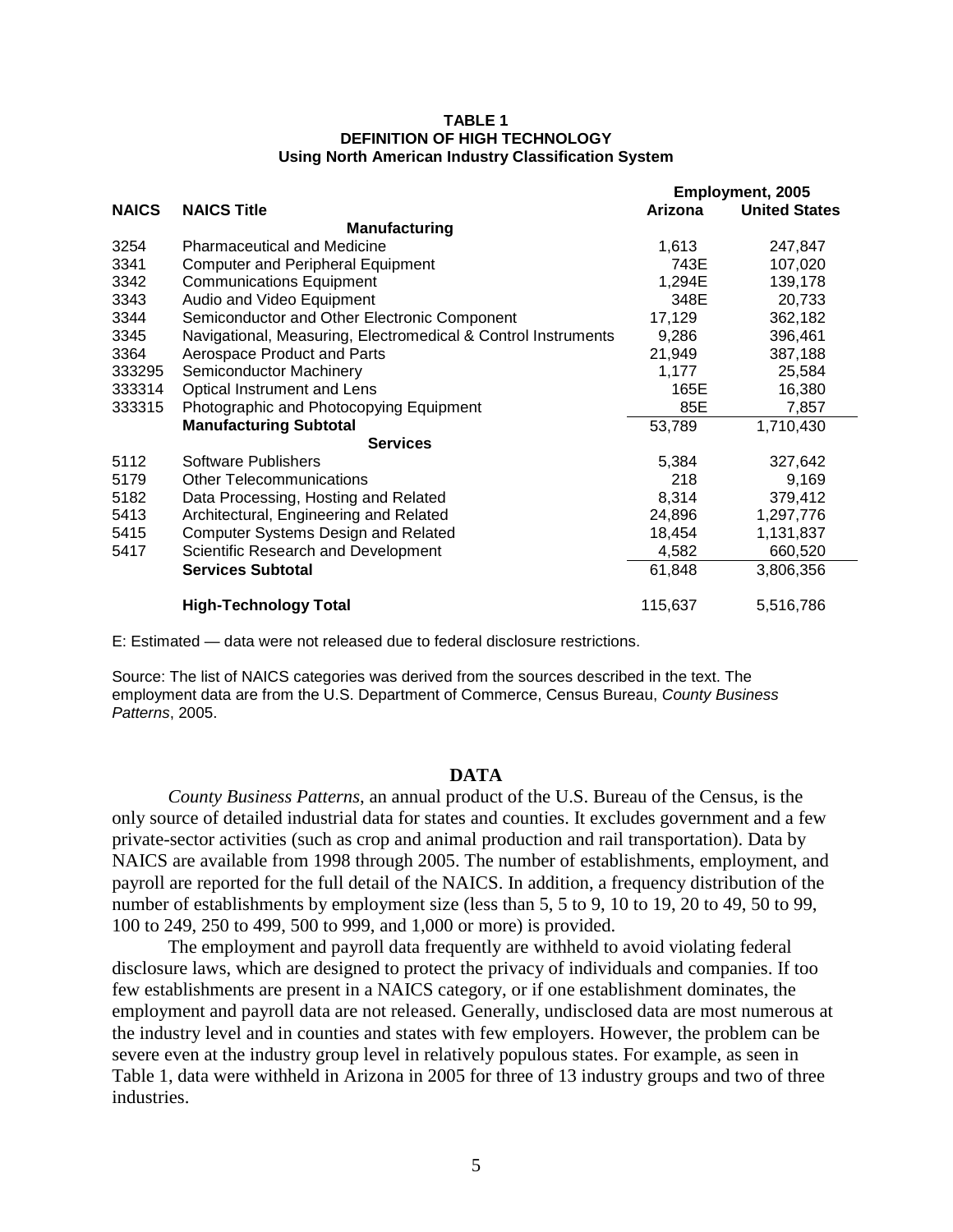Undisclosed employment data were estimated for this project based on the frequency distribution of establishments by employment size and average employment by sector for each employment-size category by state. Employment was estimated for Arizona for each of the eight years from 1998 through 2005. Because estimating undisclosed data is very time-consuming, estimates for other states and Arizona counties were limited to 1998, 2001 and 2005.

Employment is the primary indicator used in this report to measure high-technology activities. Conceptually, a dollar measure provides a superior indicator of economic activity, but estimating undisclosed payroll data can result in substantial inaccuracies. While the number of establishments is not withheld, this is a simplistic measure that says little about economic activity.

In order to compare geographic areas of differing size, the "location quotient" was determined for each high-technology industrial category in each geographic area. The location quotient for each industrial category was calculated as per capita employment (employment divided by population) in each local area (state or county) divided by the national average per capita employment. A location quotient of more than 1 indicates a concentration of activity greater than the national average.

Using the location quotient and employment, "excess employment" was calculated. The excess is the difference in the actual employment and the employment that would have existed if the local area's location quotient had been equal to 1.

## **HIGH TECHNOLOGY IN ARIZONA AND THE NATION**

Three levels of detail are presented for high-technology activities, as shown in Table 1: (1) the detailed categories (industry groups and industries), (2) subtotals of the manufacturing and service categories, and (3) the overall high-tech total.

### **Total**

Based on the revised definition of high technology, approximately 115,625 high-tech jobs were present in Arizona in 2005. High-technology employment was down approximately 17,000 (13 percent) from the peak reached in 2000. Nationally, high-technology employment also declined, but the percentage change was less than in Arizona. Thus, the state's share of the nation's high-technology employment dropped from 2.34 percent in 2000 to 2.10 percent in 2005.

Despite the decrease in employment between 2000 and 2005, the number of hightechnology establishments in Arizona continued to rise, going up 16 percent over the five years. The national gain in high-tech establishments was only half as fast, with the state's share of the nation's high-technology establishments increasing from 1.79 percent in 2000 to 1.93 percent in 2005.

The average high-technology establishment size in Arizona in 2005 was 21.6 employees, greater than the 16.4 average of the entire nonfarm private sector. While the overall establishment size has not changed much over time, the high-technology average fell from a high of 28.8 in 2000. Nationally, the high-technology establishment size did not fall as much, from 22 to 20, but it remained less than in Arizona in 2005.

As a share of nonfarm private-sector employment counted in *County Business Patterns*, high-technology activities in Arizona accounted for 5.4 percent of the state's employment and 4.1 percent of its establishments in 2005. While the high-tech share of establishments was slightly higher than in the late 1990s, the high-tech share of employment was down considerably.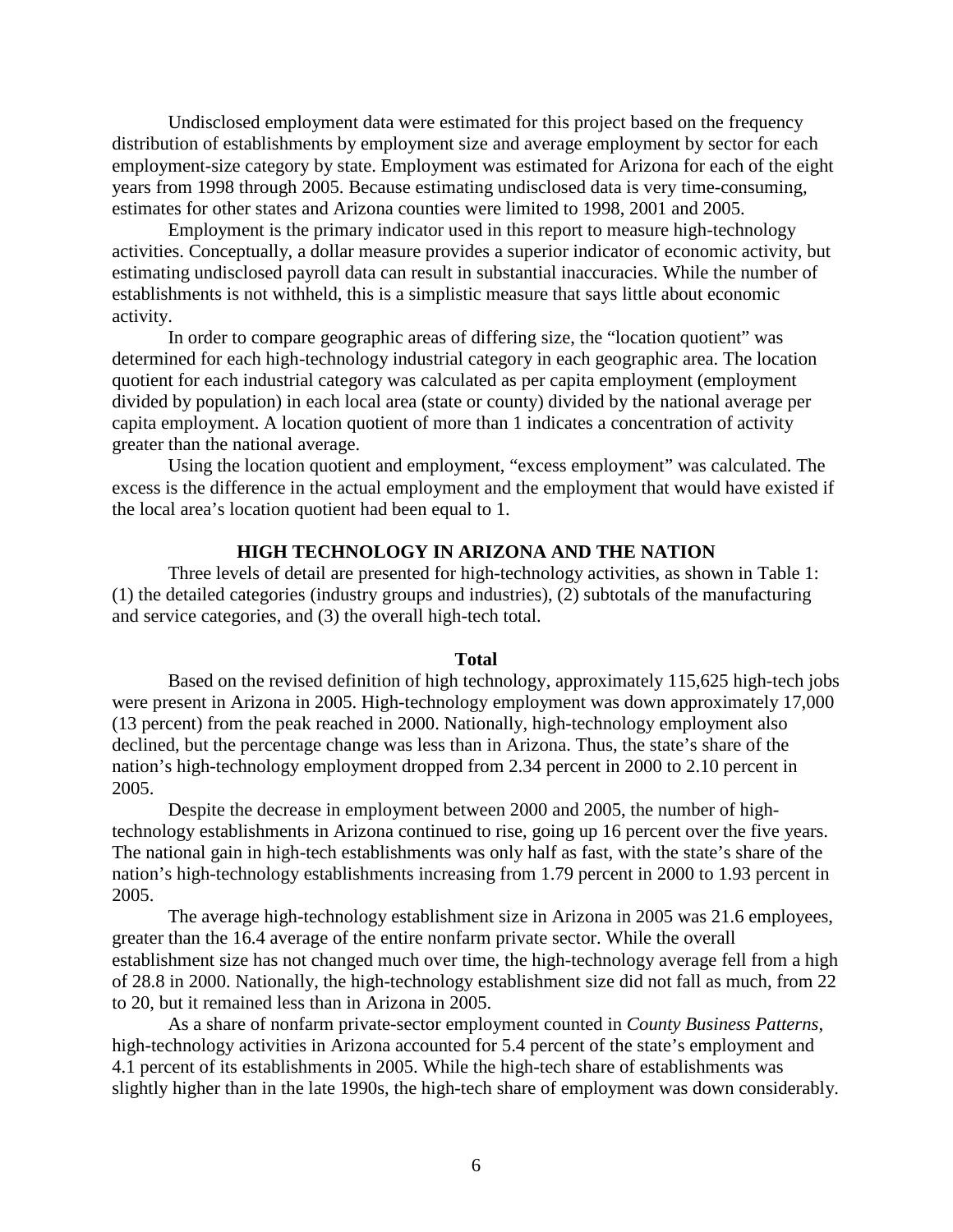The peak employment share was 6.9 percent in 2000. Nationally, the shares were lower in 2005 than in Arizona: high-tech employment accounted for 4.7 percent of the nonfarm private-sector total; the high-tech share of establishments was 3.7 percent. However, the high-tech employment share was hardly lower than in the past.

Due to employment and payroll data being withheld from several high-tech NAICS categories in Arizona, it is not possible to calculate the average wage for all of high technology. For those high-tech categories with available data, average payroll per employee in 2005 was approximately \$64,000 — 6 percent less than the national average for the same high-tech categories, but 93 percent higher than the overall average wage in Arizona. Nationally, the average wage in high technology was 80 percent higher than the overall average in 2005.

The annual high-technology location quotient calculated for Arizona provides an easy means of comparing Arizona to the national average. As seen in Chart 1, Arizona's hightechnology employment per capita has declined over time relative to the national average. The location quotient in 2005 was just 1.04 — per capita high-tech employment in Arizona was only 4 percent higher than the national average. It had been 28 percent above the national average in 2000.

Excess high-technology employment in Arizona was approximately 4,900 in 2005, the least of the eight-year period. The excess was more than 20,000 annually through 2002.

As seen in Chart 1, Arizona's high-technology decline relative to the national average has been ongoing since at least 1990. Thus, while it was accurate in the past to describe Arizona as a high-technology center, such a description no longer is accurate.





Source: Calculated from U.S. Department of Commerce, Bureau of the Census, *County Business Patterns*, 1990 through 2005.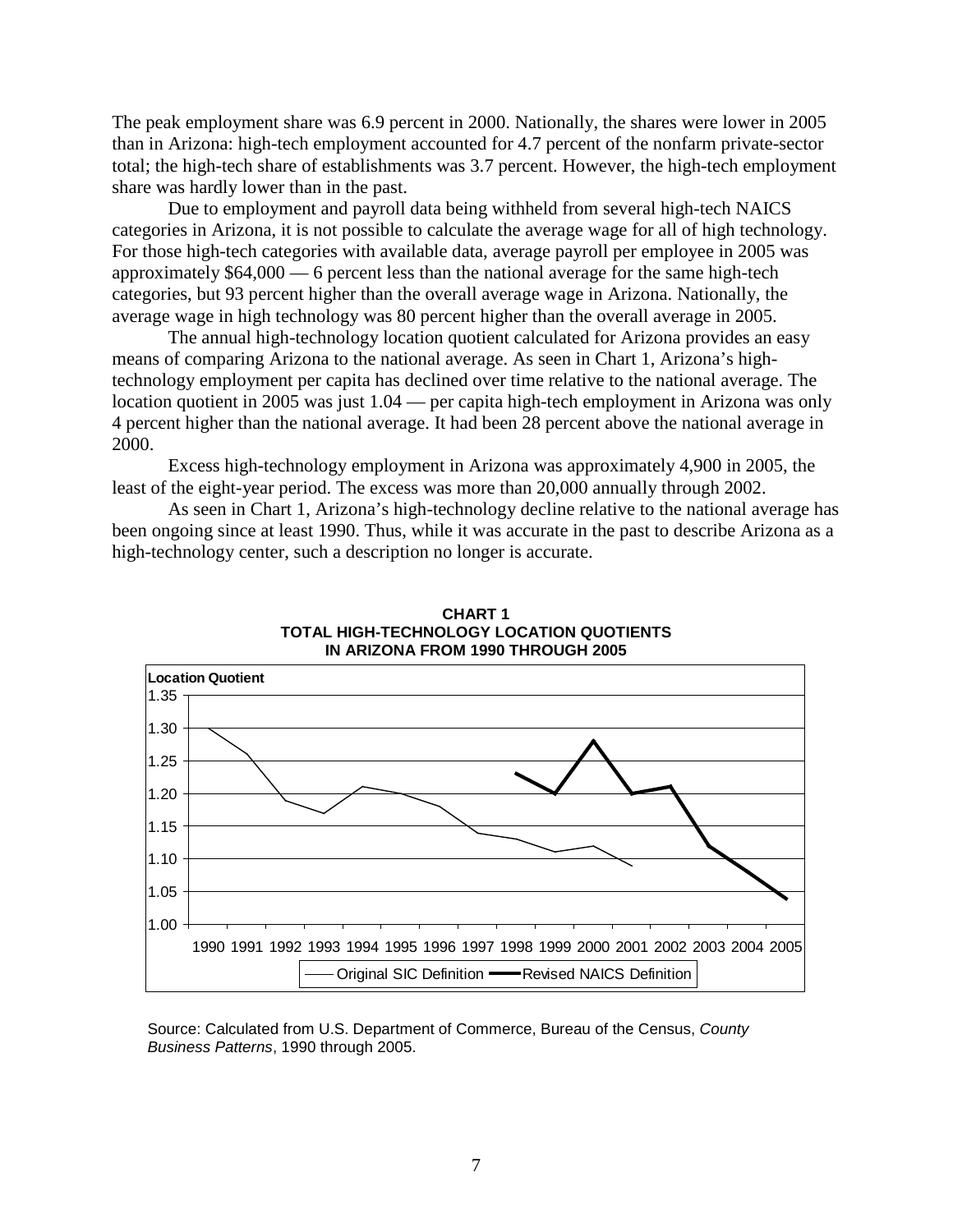## **Manufacturing versus Services**

Less than half (47 percent) of the high-technology jobs in Arizona in 2005 were in manufacturing industries. Manufacturing's share had been 63 percent in 1998. Nationally, only 31 percent of the high-tech jobs were in manufacturing in 2005, down from 46 percent in 1998. Arizona accounted for 3.1 percent of the nation's high-tech manufacturing jobs in 2005, compared to only 1.6 percent of the high-tech service jobs.

Less than 10 percent of the high-technology establishments in 2005, nationally and in Arizona, were in the manufacturing sector. Thus, the average establishment size was much larger in high-tech manufacturing than in high-tech services.

Of those high-technology manufacturing categories with available payroll data, Arizona's payroll per employee exceeded the national average by 10 percent in 2005. (While payroll was not disclosed for five of 10 manufacturing categories, estimated employment in these undisclosed categories accounted for only 5 percent of the manufacturing total.) In Arizona, payroll per employee in high-tech services was considerably lower than in high-tech manufacturing, but nationally, the average high-tech wage was a little higher in services than in manufacturing. Thus, the average wage in high-tech services in Arizona was 16 percent less than the national average.

The high-technology manufacturing location quotient was substantially higher than 1 in each year from 1998 through 2005 (see Chart 2). However, except for a jump in 2000, the location quotient has slipped over time. In contrast, the high-tech services location quotient was considerably less than 1 in each year. Other than a rise in 2002, it has declined slightly over time.

High-technology manufacturing provided excess employment of nearly 20,000 in 2005, the lowest figure of the eight-year period. The excess was more than 30,000 in 2000 and 2001. In contrast, per capita employment in Arizona in high-technology services was below the national average in 2005. This shortage of jobs offset most of the excess manufacturing employment.



**CHART 2 HIGH-TECHNOLOGY MANUFACTURING AND SERVICES LOCATION QUOTIENTS IN ARIZONA FROM 1998 THROUGH 2005**

Source: Calculated from U.S. Department of Commerce, Bureau of the Census, *County Business Patterns*, 1998 through 2005.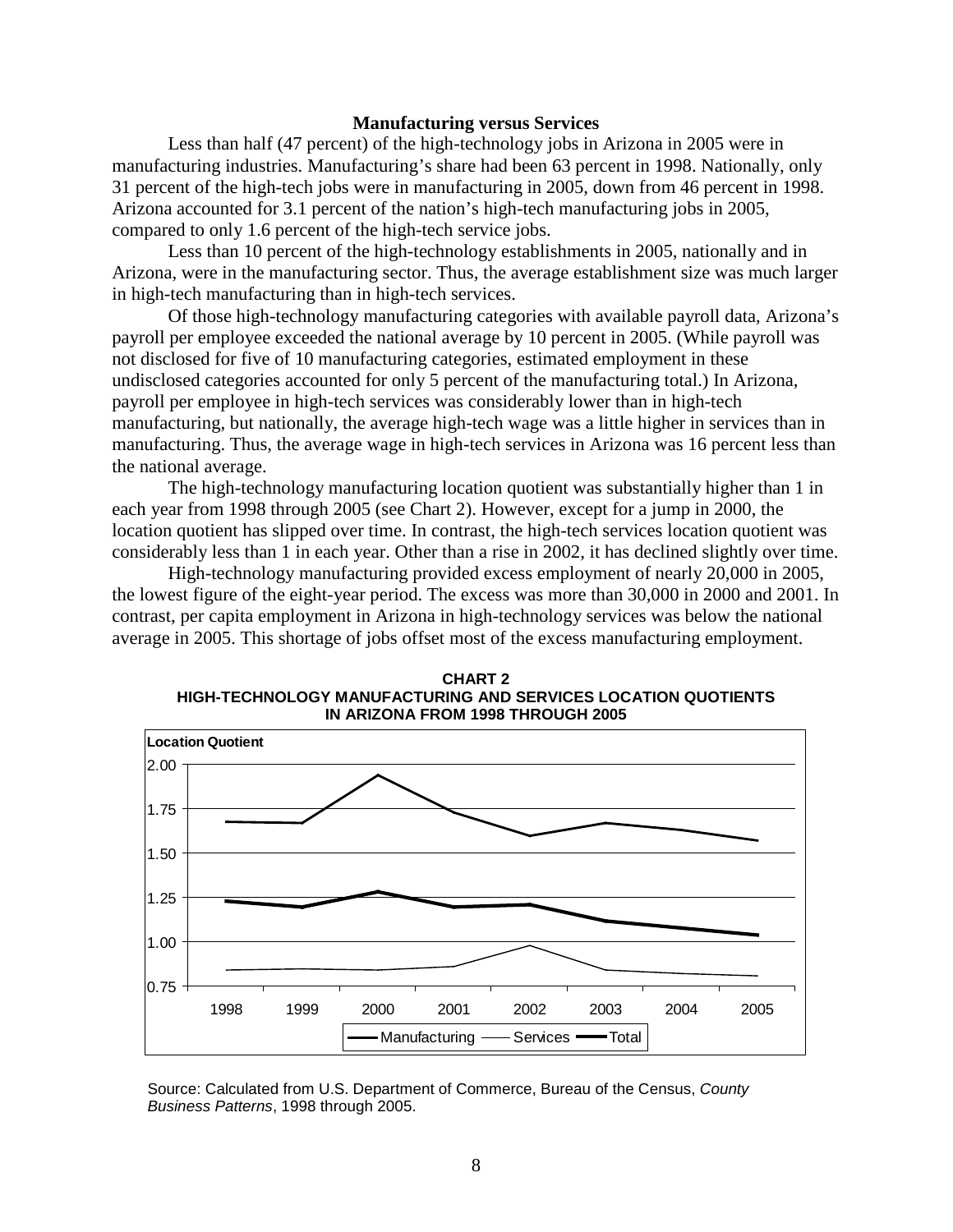## **Detailed Categories**

Based on employment, the largest high-technology category in Arizona in 2005 was architectural, engineering and related services, with about 24,900 employees (see Table 2). Aerospace product and parts manufacturing was second largest, followed by computer systems design and related services. Semiconductor and other electronic component manufacturing, which had been the largest high-technology employer as recently as 2001, ranked fourth in 2005. More than 70 percent of the state's high-tech employment was in these four categories in 2005; employment was much less (less than 1,000) in five of the 16 high-tech categories.

Relative to the national average, two high-technology categories stand out: in 2005, Arizona accounted for 5.7 percent of the nation's aerospace manufacturing jobs and for 4.7 percent of the semiconductor and other electronic component manufacturing employment. Each of these categories provided substantial employment nationally and in Arizona. Arizona's share of the nation's employment also was quite high in the semiconductor machinery manufacturing industry, but employment in this industry was less than a tenth of that in the aerospace and electronics industry groups.

Of those high-technology categories with disclosed payroll, average payroll per employee in 2005 was highest in Arizona in aerospace at approximately \$91,950 — 36 percent higher than the U.S. average for this category. The Arizona average was \$70,100 in instruments, 8 percent more than the national average. In each of the other categories, the Arizona average was less than the national average, by at least 10 percent in eight categories.

Arizona's location quotient exceeded 1 in six of 16 high-technology categories in 2005 (see Chart 3). The highest figure (2.82) was in the aerospace category. While lower than from 2000 through 2004, the 2005 location quotient remained higher than in 1998 and 1999. The second-highest location quotient (2.36) was in the semiconductor and electronic component category, but the 2005 figure was the lowest in this category in the eight-year period from 1998 through 2005. The semiconductor machinery industry had nearly as high a location quotient; its figure was higher in 2004 and 2005 than in earlier years.

The other three high-technology categories in Arizona with a location quotient greater than 1 in 2005 had a figure less than 1.2. The location quotient in the instruments category has been erratic over time, with the 2005 value of 1.17 the second lowest of the eight years (see Chart 4). The data processing category had a location quotient of 1.09 in 2005. Following a substantial gain in 2001, the figure fell in 2004, but has remained higher than in the late 1990s. The very small other telecommunications category also had a location quotient greater than 1.

Four high-technology categories in Arizona had a location quotient in 2005 less than 1 but more than 0.8: engineering services, audio and visual equipment, software, and computer design. Of these, the 2005 location quotient was not much different than the historical figures except in software, which experienced a large drop in 2003. In each of the other six categories, the 2005 location quotient was less than 0.55. Among these is the scientific research and development category, which was a major employer nationally.

The aerospace category provided excess employment of 14,175 in 2005 in Arizona. The semiconductor and electronic component category produced an excess of about 9,850, but this was substantially less than the excesses through 2001. The next-largest excess was 1,325 in the instruments category. In the research and development category, Arizona would have needed 8,675 more jobs just to equal the national figure for per capita employment. Sizable shortfalls also were present in the computer design and pharmaceuticals categories.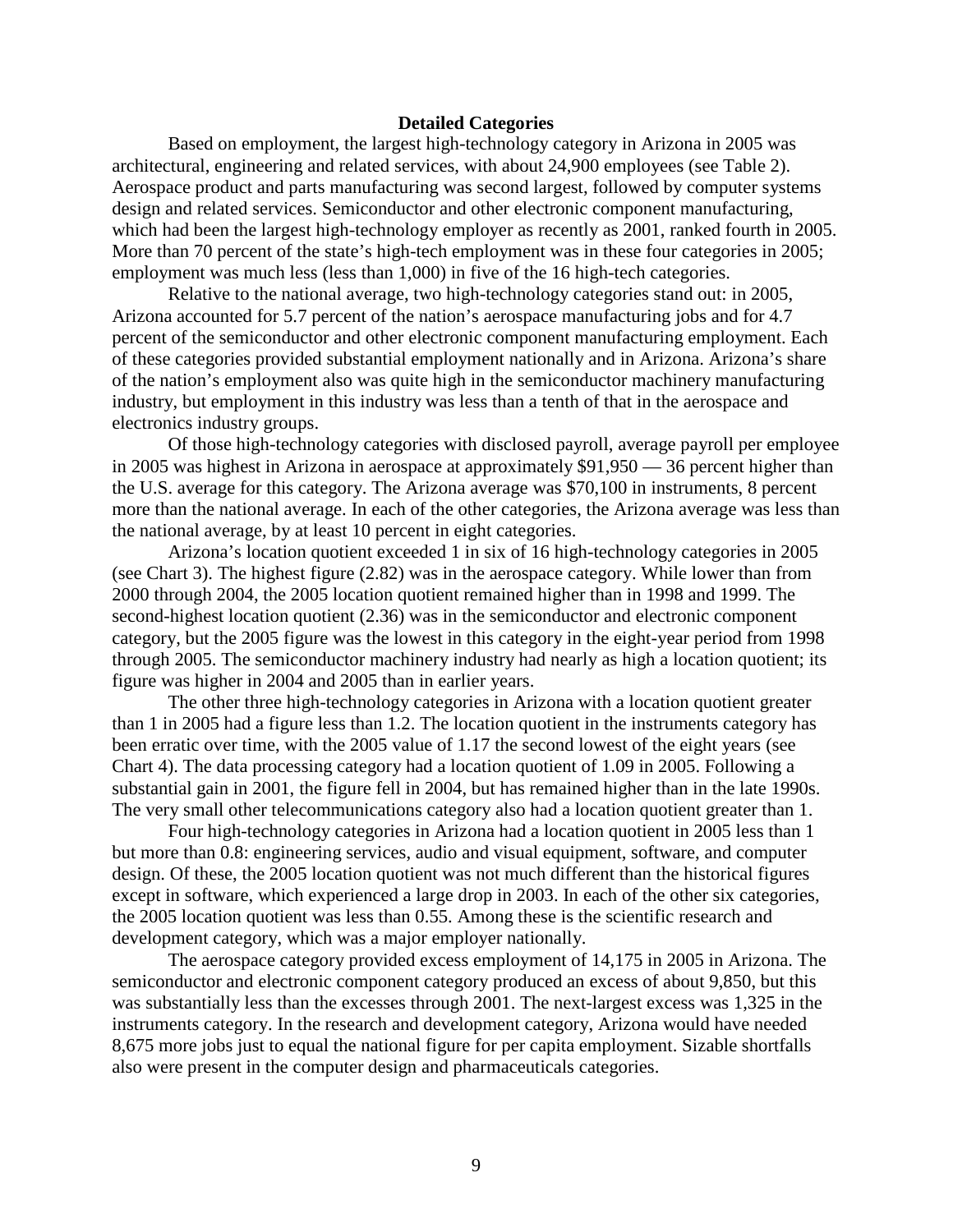## **TABLE 2 MEASURES OF HIGH TECHNOLOGY BY CATEGORY IN ARIZONA IN 2005**

|                                                               | (1)<br># Estab | (2)<br>Empl | (3)<br><b>Payroll</b> | (4)<br>Empl/Estab | (5)<br>Pay/Empl |
|---------------------------------------------------------------|----------------|-------------|-----------------------|-------------------|-----------------|
| <b>Manufacturing</b>                                          |                |             |                       |                   |                 |
| <b>Pharmaceutical and Medicine</b>                            | 31             | 1,613       | \$19,824              | 52.0              | \$49,161        |
| <b>Computer and Peripheral Equipment</b>                      | 33             | 743E        | na                    | 24.4              | na              |
| <b>Communications Equipment</b>                               | 32             | 1,294E      | na                    | 38.9              | na              |
| Audio and Video Equipment                                     | 8              | 348E        | na                    | 43.5              | na              |
| Semiconductor and Other Electronic Component                  | 136            | 17,129      | 207,810               | 125.9             | 48,528          |
| Navigational, Measuring, Electromedical & Control Instruments | 101            | 9,286       | 162,741               | 91.9              | 70,102          |
| Aerospace Product and Parts                                   | 75             | 21,949      | 504,494               | 292.7             | 91,939          |
| Semiconductor Machinery                                       | 16             | 1,177       | 18,179                | 73.6              | 61,781          |
| Optical Instrument and Lens                                   | 10             | 165E        | na                    | 17.0              | na              |
| Photographic and Photocopying Equipment                       | 9              | 85E         | na                    | 10.2              | na              |
| <b>Manufacturing Subtotal</b>                                 | 451            | 53,789E     | na                    | 119.3             | na              |
| <b>Services</b>                                               |                |             |                       |                   |                 |
| Software Publishers                                           | 147            | 5,384       | 97,282                | 36.6              | 72,275          |
| <b>Other Telecommunications</b>                               | 10             | 218         | 2,305                 | 21.8              | 42,294          |
| Data Processing, Hosting and Related                          | 286            | 8,314       | 100,079               | 29.1              | 48,150          |
| Architectural, Engineering and Related                        | 2,597          | 24,896      | 294,205               | 9.6               | 47,269          |
| <b>Computer Systems Design and Related</b>                    | 1,634          | 18,454      | 315,235               | 11.3              | 68,329          |
| Scientific Research and Development                           | 236            | 4,582       | 85,678                | 19.4              | 74,795          |
| <b>Services Subtotal</b>                                      | 4,910          | 61,848      | 894,784               | 12.6              | 57,870          |
| <b>High-Technology Total</b>                                  | 5,361          | 115,637     | na                    | 21.6              | na              |

Notes:

(1) Number of establishments.

(2) Employment is expressed as of the week including March 12 and includes part-time employees.

(3) Payroll is for the first quarter and is in thousands.

(4) Employment per establishment.

(5) Payroll per employee is calculated as first quarter payroll divided by employment, times four.

E (estimated) and na (not available) — data were not released due to federal disclosure restrictions.

Source: Calculated from U.S. Department of Commerce, Bureau of the Census, *County Business Patterns*, 2005.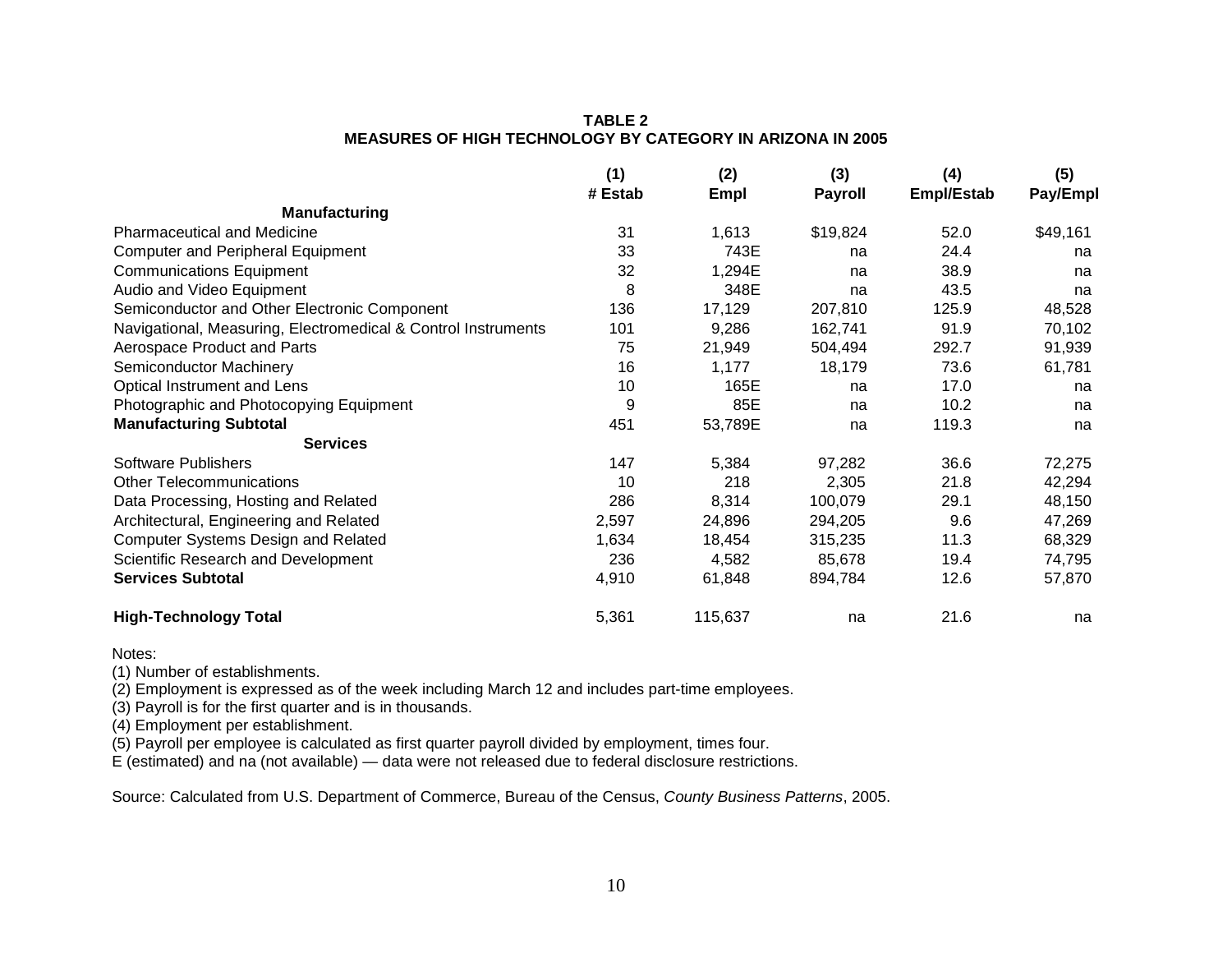



Source: Calculated from U.S. Department of Commerce, Bureau of the Census, *County Business Patterns*, 2005.

## **HIGH-TECHNOLOGY IN ARIZONA COMPARED TO SELECTED STATES IN 2005**

*County Business Patterns* data for 2005 were examined for *key* high-technology activities in all states (the large quantity of withheld data precluded doing this analysis for all high-tech activities in all states). Three factors based on the key activities and two other factors were used to select comparison states:

- A strong overall presence in the key high-technology activities.
- A strong presence in computer and electronic product manufacturing (NAICS 334), an important subsector in Arizona.
- Strength in aerospace product and parts manufacturing (NAICS 3364), another important high-technology activity in Arizona.
- A location in the West.
- A moderate-to-large state based on population.

The 10 states that scored the highest were selected as comparison states: California, Colorado, Connecticut, Idaho, Massachusetts, New Mexico, Oregon, Texas, Utah, and Washington.

Arizona ranked toward the bottom of the 11 states (10 comparison states and Arizona) in the overall measure of high technology. As seen in Chart 5, Arizona ranked ninth, above only Texas and New Mexico. Massachusetts had by far the highest location quotient based on this definition of high technology. Arizona ranked eighth in the high-technology manufacturing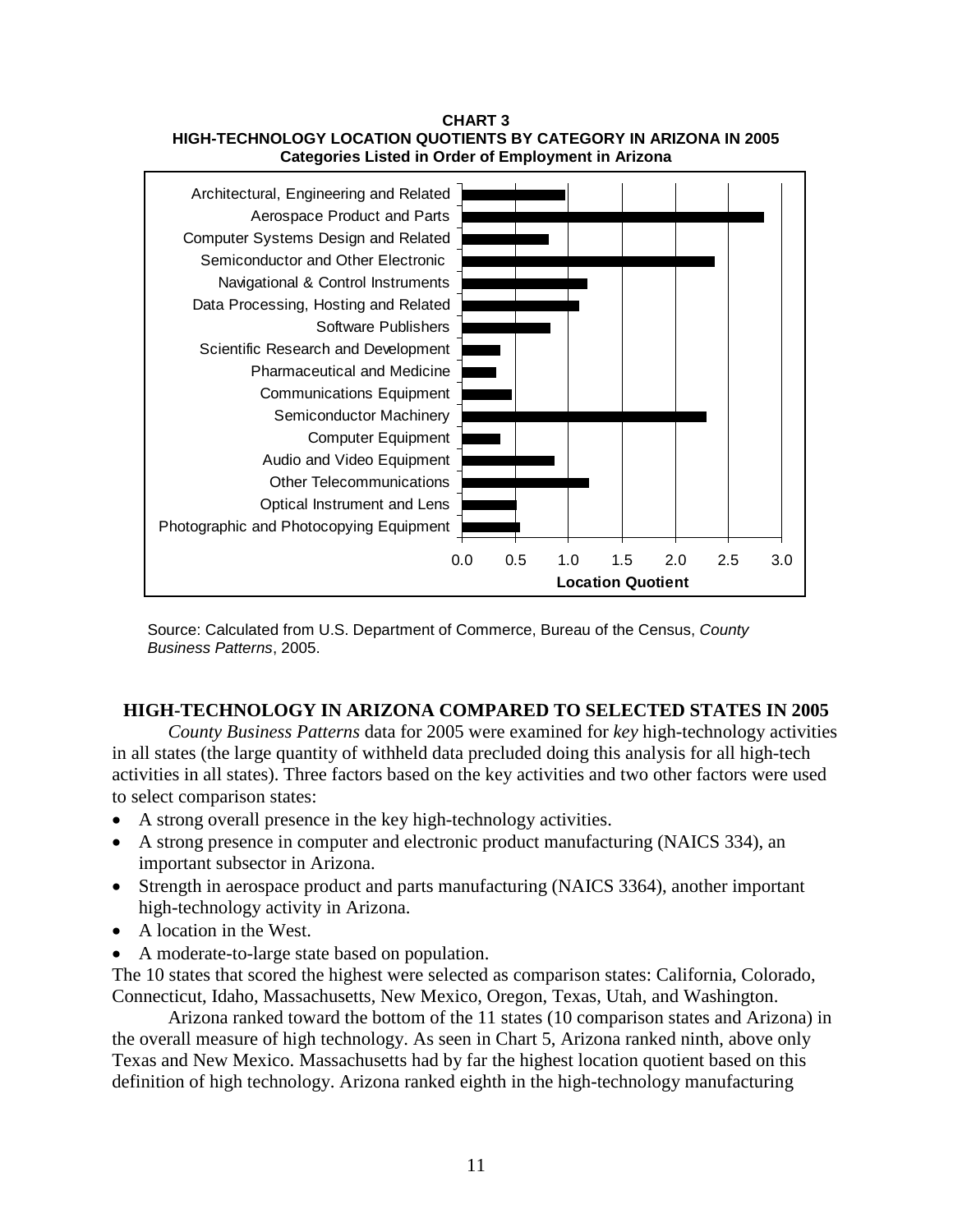**CHART 4 HIGH-TECHNOLOGY LOCATION QUOTIENTS FOR SELECTED CATEGORIES IN ARIZONA FROM 1998 THROUGH 2005**





Source: Calculated from U.S. Department of Commerce, Bureau of the Census, *County Business Patterns*, 1998 through 2005.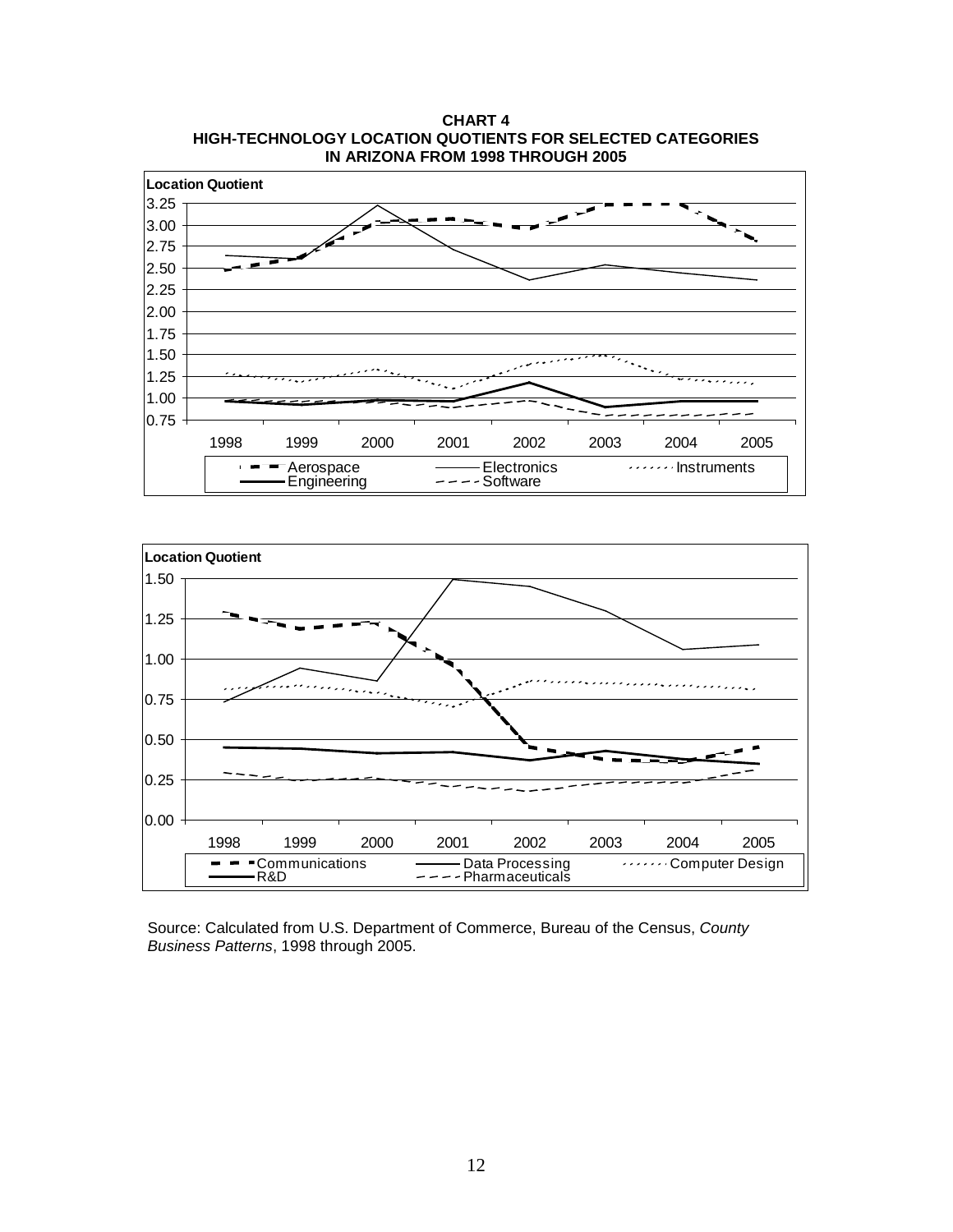

**CHART 5 TOTAL HIGH-TECHNOLOGY LOCATION QUOTIENTS FOR SELECTED STATES IN 2005**

Source: Calculated from U.S. Department of Commerce, Bureau of the Census, *County Business Patterns*, 2005.

measure (see Table 3), above Colorado as well as Texas and New Mexico. Only New Mexico had a lower location quotient in the high-technology services measure.

Arizona ranked third among the 11 states in location quotient in the aerospace manufacturing industry group, behind Connecticut and Washington. Arizona also was third highest in the small categories of photographic and photocopying equipment manufacturing (despite a location quotient of only 0.54) and other telecommunications. Arizona's location quotient was fourth highest in the semiconductor and other electronic component industry group, less than Idaho, Oregon and New Mexico. In the semiconductor machinery manufacturing industry, the other category in which Arizona had a high location quotient, the state ranked only sixth.

## **CHANGES IN HIGH TECHNOLOGY BETWEEN 2001 AND 2005**

The 2001-through-2005 period is highlighted for two reasons: (1) the prior hightechnology study used data through 2001, and (2) the latest recession ended in 2001. As seen in Table 4, high-technology employment in Arizona dropped 12 percent between 2001 and 2005, but the number of high-tech establishments rose 14 percent. This contrast partially resulted from the varied performance of high-tech manufacturing and high-tech services. High-tech manufacturing experienced declines in establishments and employment, with a sizable drop of 28 percent in employment. However, high-tech services employment rose 8 percent. Average establishment size dropped in both manufacturing and services, though by more in manufacturing. Payroll per employee in high-tech services rose a little after adjusting for inflation; most of the high-tech manufacturing categories had missing data in 2001 and/or 2005.

Arizona's high-technology location quotient fell from 1.20 in 2001 to 1.04 in 2005. Only one of the 10 comparison states (Colorado) had a larger decrease. High-tech manufacturing and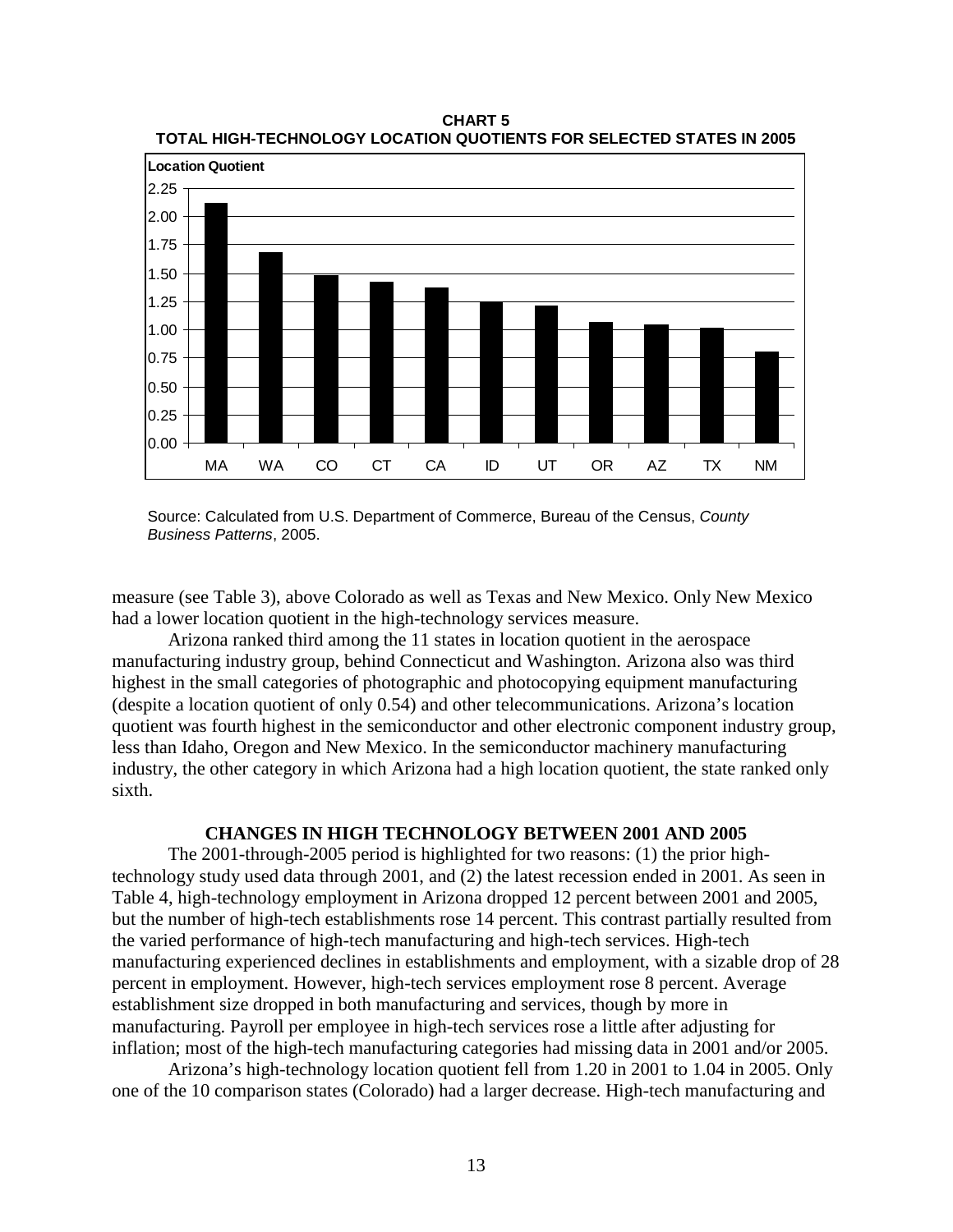## **TABLE 3 HIGH-TECHNOLOGY LOCATION QUOTIENTS BY CATEGORY FOR SELECTED STATES IN 2005**

|                                                               | <b>AZ</b> | <b>CA</b> | <b>CO</b> | <b>CT</b> | ID   | ΜA   | <b>NM</b> | <b>OR</b> | TΧ   | UT   | <b>WA</b> |
|---------------------------------------------------------------|-----------|-----------|-----------|-----------|------|------|-----------|-----------|------|------|-----------|
| <b>Manufacturing</b>                                          |           |           |           |           |      |      |           |           |      |      |           |
| <b>Pharmaceutical and Medicine</b>                            | 0.32      | 1.46      | 0.80      | 0.31      | 0.46 | 1.77 | 0.04      | 0.22      | 0.32 | 1.35 | 0.25      |
| <b>Computer and Peripheral Equipment</b>                      | 0.35      | 1.42      | 1.12      | 0.29      | 6.95 | 1.49 | 0.05      | 5.35      | 1.21 | 0.42 | 1.95      |
| <b>Communications Equipment</b>                               | 0.46      | 2.54      | 0.77      | 1.35      | 0.67 | 1.84 | 0.47      | 1.04      | 1.16 | 1.51 | 0.62      |
| Audio and Video Equipment                                     | 0.87      | 1.91      | 0.30      | 0.56      | 0.00 | 1.41 | 1.74      | 1.21      | 0.21 | 0.61 | 1.78      |
| Semiconductor and Other Electronic Component                  | 2.36      | 1.74      | 1.18      | 1.08      | 5.60 | 1.95 | 2.63      | 2.67      | 1.40 | 0.98 | 0.78      |
| Navigational, Measuring, Electromedical & Control Instruments | 1.17      | 1.55      | 1.56      | 2.00      | 0.19 | 3.66 | 0.93      | 1.30      | 0.97 | 2.65 | 1.14      |
| Aerospace Product and Parts                                   | 2.82      | 1.61      | 1.27      | 6.29      | 0.06 | 0.55 | 0.40      | 0.62      | 1.32 | 1.77 | 6.69      |
| Semiconductor Machinery                                       | 2.29      | 2.60      | 0.45      | 2.51      | 1.51 | 6.51 | 0.42      | 5.64      | 2.75 | 0.07 | 0.06      |
| Optical Instrument and Lens                                   | 0.50      | 2.19      | 3.42      | 0.65      | 0.00 | 5.28 | 1.66      | 3.82      | 0.17 | 0.01 | 0.45      |
| Photographic and Photocopying Equipment                       | 0.54      | 2.48      | 1.63      | 0.38      | 0.21 | 0.29 | 0.00      | 0.16      | 0.18 | 0.03 | 0.20      |
| <b>Manufacturing Subtotal</b>                                 | 1.57      | 1.69      | 1.20      | 2.34      | 1.82 | 2.05 | 0.95      | 1.60      | 1.08 | 1.58 | 2.18      |
| <b>Services</b>                                               |           |           |           |           |      |      |           |           |      |      |           |
| Software Publishers                                           | 0.82      | 2.13      | 1.90      | 0.71      | 0.31 | 4.00 | 0.12      | 1.43      | 0.87 | 2.22 | 5.61      |
| <b>Other Telecommunications</b>                               | 1.18      | 0.90      | 2.44      | 0.13      | 0.07 | 2.47 | 0.32      | 0.12      | 1.01 | 1.08 | 0.51      |
| Data Processing, Hosting and Related                          | 1.09      | 0.83      | 1.48      | 0.81      | 0.53 | 2.79 | 0.21      | 0.93      | 1.48 | 1.83 | 0.86      |
| Architectural, Engineering and Related                        | 0.96      | 1.08      | 1.77      | 0.84      | 1.65 | 1.43 | 1.11      | 0.85      | 1.06 | 0.88 | 1.12      |
| <b>Computer Systems Design and Related</b>                    | 0.81      | 1.18      | 1.61      | 1.12      | 0.34 | 1.85 | 0.61      | 0.68      | 0.91 | 0.88 | 0.94      |
| Scientific Research and Development                           | 0.35      | 1.40      | 1.18      | 1.38      | 1.46 | 2.74 | 0.92      | 0.63      | 0.67 | 0.66 | 1.29      |
| Services Subtotal                                             | 0.81      | 1.23      | 1.61      | 1.00      | 1.00 | 2.14 | 0.75      | 0.82      | 0.97 | 1.05 | 1.46      |
| <b>High-Technology Total</b>                                  | 1.04      | 1.37      | 1.48      | 1.42      | 1.25 | 2.12 | 0.81      | 1.06      | 1.01 | 1.21 | 1.68      |

Note: Location quotients of 1.10 or higher are in bold.

Source: Calculated from U.S. Department of Commerce, Bureau of the Census, *County Business Patterns*, 2005.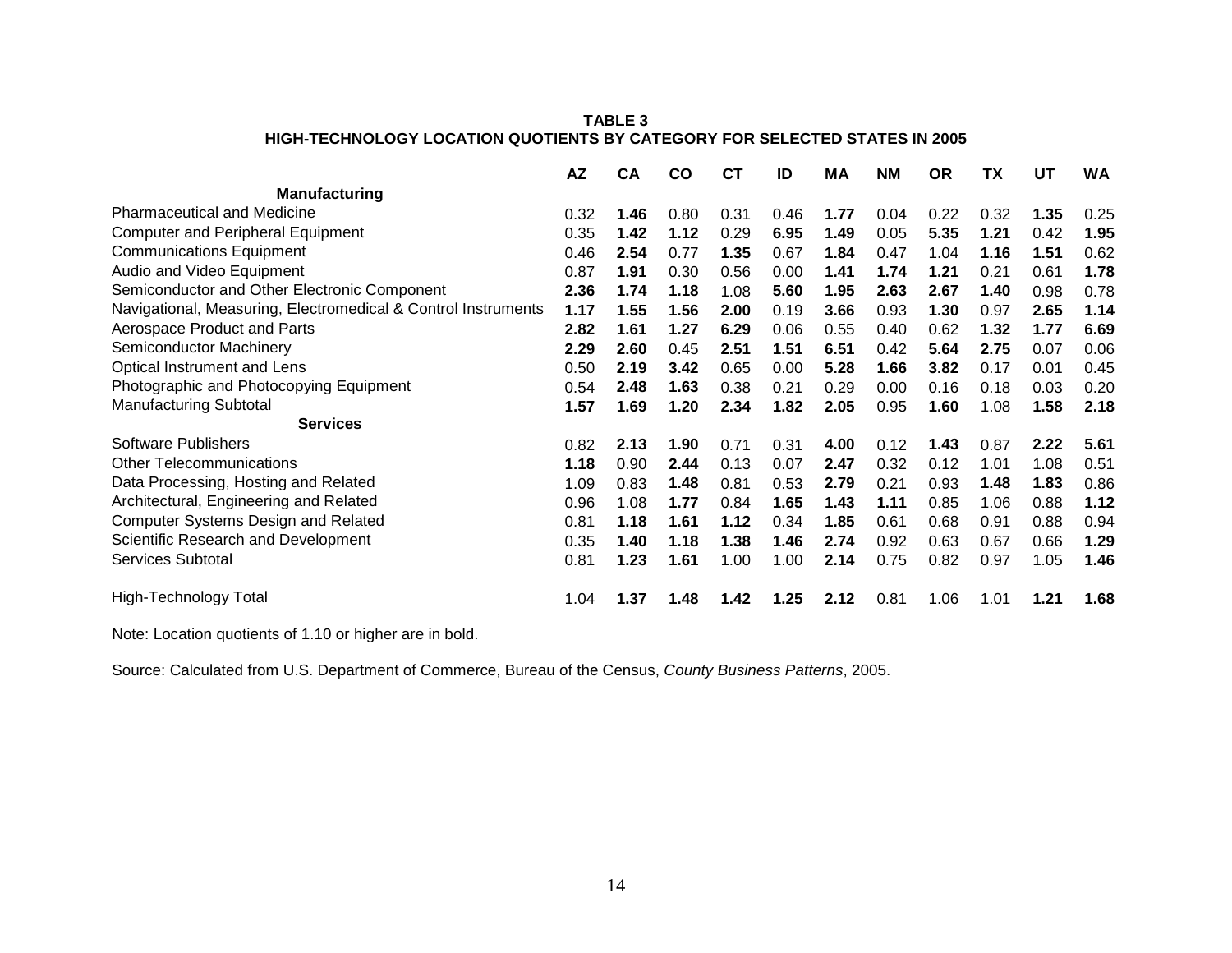## **TABLE 4 MEASURES OF CHANGES IN HIGH TECHNOLOGY BY CATEGORY IN ARIZONA FROM 2001 TO 2005**

|                                                               | (1)<br># Estab | (2)<br>Empl | (3)<br><b>Payroll</b> | (4)<br>Empl/Estab | (5)<br>Pay/Empl |
|---------------------------------------------------------------|----------------|-------------|-----------------------|-------------------|-----------------|
| Manufacturing                                                 |                |             |                       |                   |                 |
| <b>Pharmaceutical and Medicine</b>                            | 15%            | 75%         | 71%                   | 52%               | $-2%$           |
| <b>Computer and Peripheral Equipment</b>                      | $-33$          | $-34E$      | na                    | $-2$              | na              |
| <b>Communications Equipment</b>                               | $-18$          | $-73E$      | na                    | $-67$             | na              |
| Audio and Video Equipment                                     | $-11$          | $-26E$      | na                    | $-13$             | na              |
| Semiconductor and Other Electronic Component                  | -9             | -44         | -57                   | -38               | $-24$           |
| Navigational, Measuring, Electromedical & Control Instruments | 20             | 0           | 2                     | $-17$             | 3               |
| Aerospace Product and Parts                                   | 14             | $-14$       | 9                     | $-25$             | 28              |
| Semiconductor Machinery                                       | 23             | -8E         | na                    | $-25$             | na              |
| Optical Instrument and Lens                                   | $-41$          | $-55E$      | na                    | -24               | na              |
| Photographic and Photocopying Equipment                       | $-25$          | $-41E$      | na                    | $-21$             | na              |
| <b>Manufacturing Subtotal</b>                                 | $-3$           | $-28E$      | na                    | $-25$             | na              |
| <b>Services</b>                                               |                |             |                       |                   |                 |
| <b>Software Publishers</b>                                    | $-25$          | -9          | $-5$                  | 22                | 4               |
| <b>Other Telecommunications</b>                               | -44            | $-14$       | 17                    | 55                | 36              |
| Data Processing, Hosting and Related                          | 54             | -6          | -8                    | $-39$             | -3              |
| Architectural, Engineering and Related                        | 20             |             |                       | $-11$             | 0               |
| <b>Computer Systems Design and Related</b>                    | 12             | 13          | 19                    | $\overline{2}$    | 5               |
| Scientific Research and Development                           | 12             | 53          | 89                    | 36                | 23              |
| <b>Services Subtotal</b>                                      | 16             | 8           | 12                    | $-7$              | 4               |
| <b>High-Technology Total</b>                                  | 14             | $-12E$      | na                    | $-23$             | na              |

Notes:

(1) Number of establishments.

(2) Employment is expressed as of the week including March 12 and includes part-time employees.

(3) Payroll is for the first quarter. The percent change is inflation adjusted, using the Gross Domestic Product Implicit Price Deflator.

(4) Employment per establishment.

(5) Payroll per employee is calculated as first quarter payroll divided by employment, times four. The percent change is inflation adjusted, using the Gross Domestic Product Implicit Price Deflator.

E (estimated) and na (not available) — data were not released due to federal disclosure restrictions.

Source: Calculated from U.S. Department of Commerce, Bureau of the Census, *County Business Patterns*, 2001 and 2005.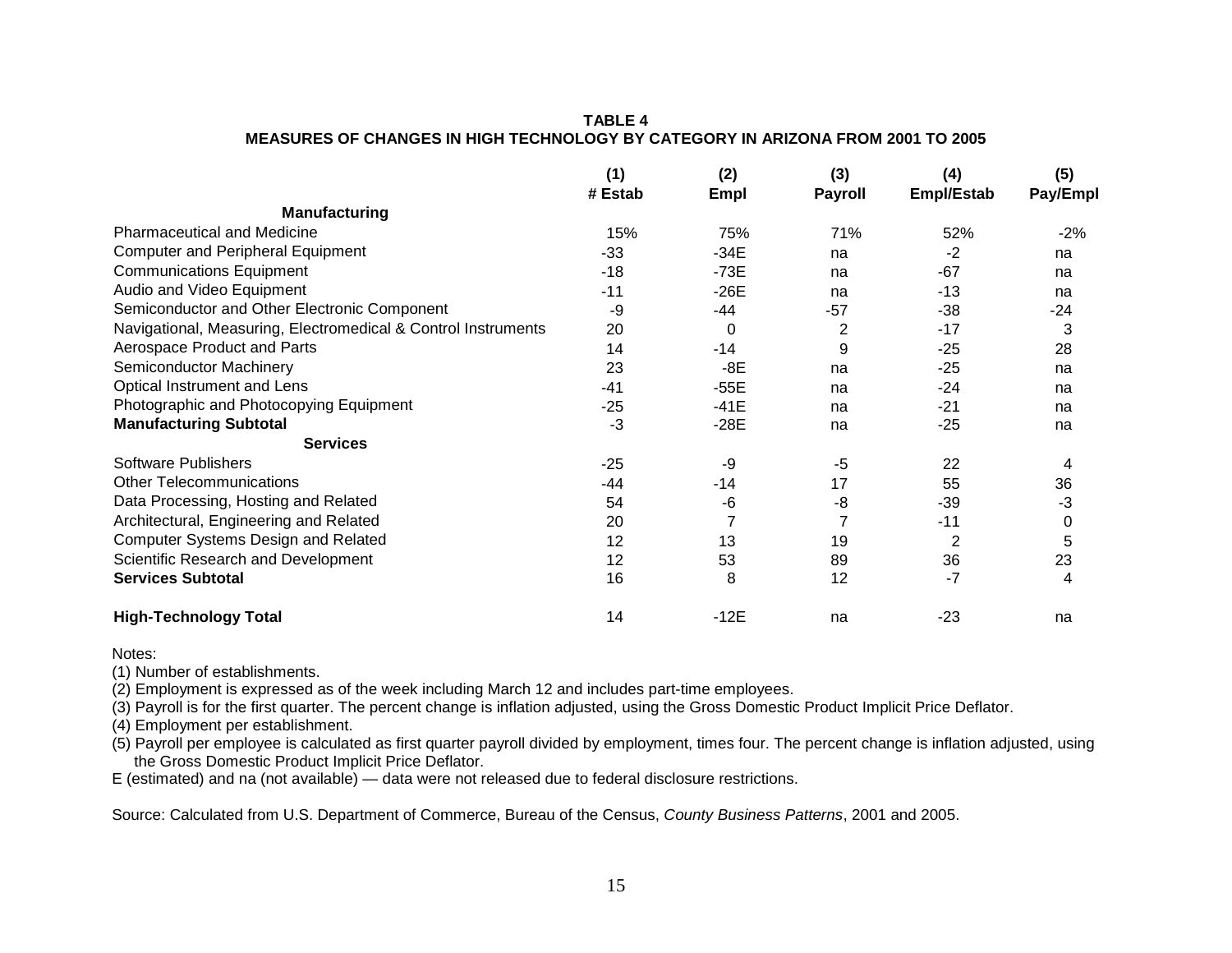high-tech services each had a decrease in location quotient in Arizona. Two states (Massachusetts and Washington) experienced larger drops in manufacturing, while California and Colorado had larger decreases in services.

Despite the overall decline in the high-technology location quotient in Arizona, seven of the 16 high-technology categories experienced an increase in location quotient between 2001 and 2005. Two of the gains were significant, but both were in very small categories: semiconductor machinery and other telecommunications.

The largest decrease in location quotient occurred in the moderately sized communications equipment category. Only one of the comparison states had a larger drop. A large drop in 2002 continued the downslide of this high-tech category in Arizona, but the location quotient has been steady since 2002 at less than 0.5.

A further decrease in location quotient occurred in the semiconductor and electronic component category between 2001 and 2005. However, the 2005 value in Arizona was the same as in 2002. The 2001-to-2005 decline was larger than in each of the comparison states.

A decline in location quotient also was measured in the aerospace category in Arizona, but the 2005 figure remained higher than those of the late 1990s. Only Washington had a larger drop between 2001 and 2005.

The data processing category had unusually high location quotients from 2001 through 2003. Thus, while a large decline occurred between 2001 and 2005, the 2005 location quotient of 1.09 remained higher than the values of the late 1990s. A large decrease occurred in the very small optical category, but all of the drop was in 2002. Little change in location quotient occurred in the other high-technology categories between 2001 and 2005.

## **HIGH-TECHNOLOGY IN ARIZONA COUNTIES**

High-technology employment in Arizona is heavily concentrated in the state's two highly populous counties: Maricopa and Pima (see Table 5). Seventy-three percent of the high-tech employment was in Maricopa County in 2005, compared to the county's 61 percent share of the state's residents; the location quotient was 1.25. The concentration was stronger in Pima County, with 22 percent of the high-tech workers, compared to 15.5 percent of the residents; the location quotient was 1.47. Of the other 13 counties, only Cochise had a high-tech employment share close to its population share. Its location quotient was 0.92 — the next-highest figure was 0.27 in Coconino County.

Pima County was particularly strong in high-technology manufacturing, accounting for 30 percent of the state's employment in 2005; its location quotient was 2.97, compared to 1.76 in Maricopa County. The highest location quotient in high-tech services was in Cochise County at 1.31. Maricopa County's figure was barely greater than 1, but the location quotient in Pima County was less than 0.8.

Of the 16 high-technology categories, Maricopa County's share of the state's employment exceeded its population share in 12. More than 90 percent of the state's employment was in Maricopa County in four categories, including the sizable categories of semiconductor and electronic component manufacturing (which had a location quotient of 3.55), and data processing (a location quotient of 1.62). The location quotient exceeded 2 in two other manufacturing categories: aerospace products and semiconductor machinery (see Table 6).

Pima County's share of the state's high-technology employment was greater than its population share in seven of the high-technology categories. Most notable was its 53 percent share and 9.57 location quotient in the sizable aerospace products category. Other categories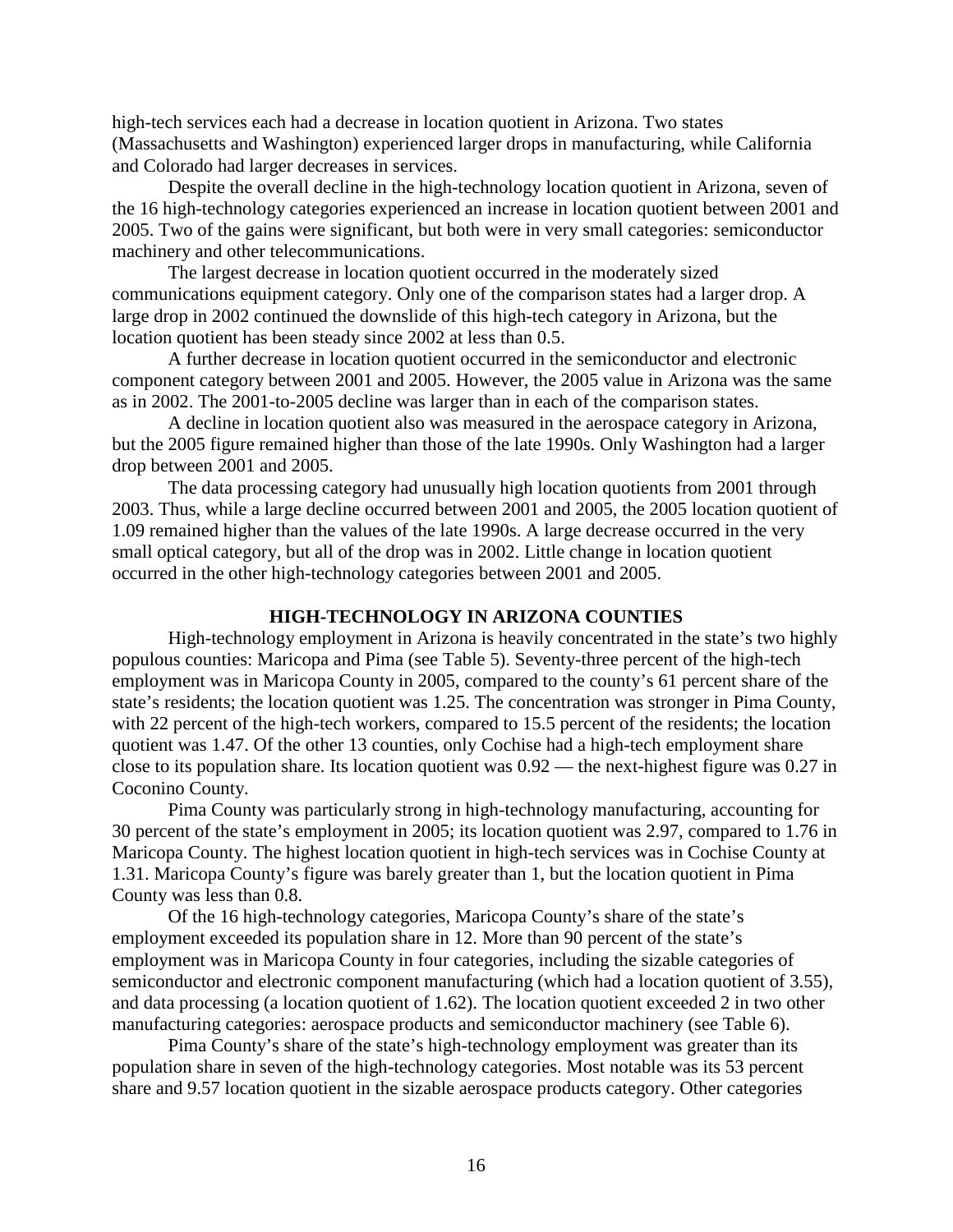| <b>TABLE 5</b>                                                   |
|------------------------------------------------------------------|
| <b>HIGH-TECHNOLOGY EMPLOYMENT BY CATEGORY AND COUNTY IN 2005</b> |

|                                    |         |    |              |                              |             |          |          |          | <b>Counties</b> |     |          |                 |          |           |          |     |
|------------------------------------|---------|----|--------------|------------------------------|-------------|----------|----------|----------|-----------------|-----|----------|-----------------|----------|-----------|----------|-----|
|                                    | AZ      | Ap |              | Coch Coco Gila Grah Gre LPaz |             |          |          |          | Mar             | Moh |          | Nava Pima Pinal |          | <b>SC</b> | Yava Yum |     |
| <b>Manufacturing</b>               |         |    |              |                              |             |          |          |          |                 |     |          |                 |          |           |          |     |
| <b>Pharmaceutical and Medicine</b> | 1,613   | 0  | 0            | 28                           | $\Omega$    | $\Omega$ | 0        | $\Omega$ | 884             | 2   | 2        | 688             | $\Omega$ | $\Omega$  | 9        | 0   |
| <b>Computer Equipment</b>          | 743     |    |              | 6                            |             |          |          |          | 647             | 2   |          | 88              |          |           |          |     |
| <b>Communications Equipment</b>    | 1,294   |    |              |                              |             |          |          |          | 1,191           |     |          | 31              | 2        |           | 70       |     |
| Audio and Video Equipment          | 348     |    |              |                              |             |          |          |          | 249             |     |          | 99              |          |           |          |     |
| Semiconductor and Other Electronic | 17,129  | 39 | 35           | 73                           | 8           |          |          |          | 15,759          | 68  |          | 1,102           | 2        | 14        | 30       |     |
| Navigational & Control Instruments | 9,286   |    | $\mathbf{2}$ | $\overline{2}$               |             |          |          |          | 6,825           | 2   | 12       | 2,128           | 102      | 55        | 158      |     |
| Aerospace Product and Parts        | 21,949  |    |              | $\overline{2}$               | 2           | 13       |          |          | 10,161          | 104 |          | 11,560          |          |           | 100      |     |
| Semiconductor Machinery            | 1,177   |    |              |                              |             |          |          |          | 1,148           |     |          | 29              |          |           |          |     |
| Optical Instrument and Lens        | 165     |    |              | 3                            |             |          |          |          | 6               | 20  |          | 137             |          |           |          |     |
| Photographic & Photocopying Equip  | 85      |    |              |                              |             |          |          |          | 74              |     |          | 9               |          |           |          | 3   |
| <b>Manufacturing Subtotal</b>      | 53,789  | 39 | 37           | 114                          | 10          | 13       | $\Omega$ | 0        | 36,943          | 198 | 14       | 15,871          | 106      | 76        | 367      | 3   |
| <b>Services</b>                    |         |    |              |                              |             |          |          |          |                 |     |          |                 |          |           |          |     |
| <b>Software Publishers</b>         | 5,384   | 0  | 0            | 0                            | $\Omega$    | 0        | 0        | $\Omega$ | 3,698           | 0   |          | 1,643           | 0        | 2         | 19       | 0   |
| <b>Other Telecommunications</b>    | 218     | 0  | 34           | 0                            | $\mathbf 0$ | 0        | 0        | 0        | 182             | 0   | 0        | 2               | $\Omega$ | $\Omega$  | 0        | 0   |
| Data Processing and Related        | 8,314   | 0  | 13           | $\overline{2}$               | $\Omega$    | 0        | 0        | 0        | 7,527           | 5   | $\Omega$ | 685             | 23       | 2         | 44       | 10  |
| Architectural and Engineering      | 24,896  | 5  | 821          | 236                          | 68          | 25       | 0        | 13       | 19,225          | 288 | 75       | 3,292           | 103      | 12        | 371      | 350 |
| <b>Computer Systems Design</b>     | 18,454  | 3  | 1,104        | 171                          | 3           | 0        | 0        | 0        | 14,530          | 35  | 3        | 2,209           | 20       | 13        | 95       | 20  |
| Scientific Research & Development  | 4,582   |    | 146          | 95                           |             | 0        | 0        | 0        | 2,719           | 4   | 0        | 1,574           | 23       | 8         | 3        | 7   |
| <b>Services Subtotal</b>           | 61,848  | 9  | 2,118        | 504                          | 72          | 25       | 0        | 13       | 47,881          | 332 | 85       | 9,405           | 169      | 37        | 532      | 387 |
| <b>High-Technology Total</b>       | 115,637 | 48 | 2,155        | 618                          | 82          | 38       | 0        | 13       | 84,825          | 530 | 99       | 25,276          | 275      | 113       | 899      | 390 |

Notes:

Employment is expressed as of the week of March 12, 2005 and includes part-time employees. Many of the employment figures were estimated. Counties do not add to state due to some establishments not being assigned to any county.

Source: Calculated from U.S. Department of Commerce, Bureau of the Census, *County Business Patterns*, 2005.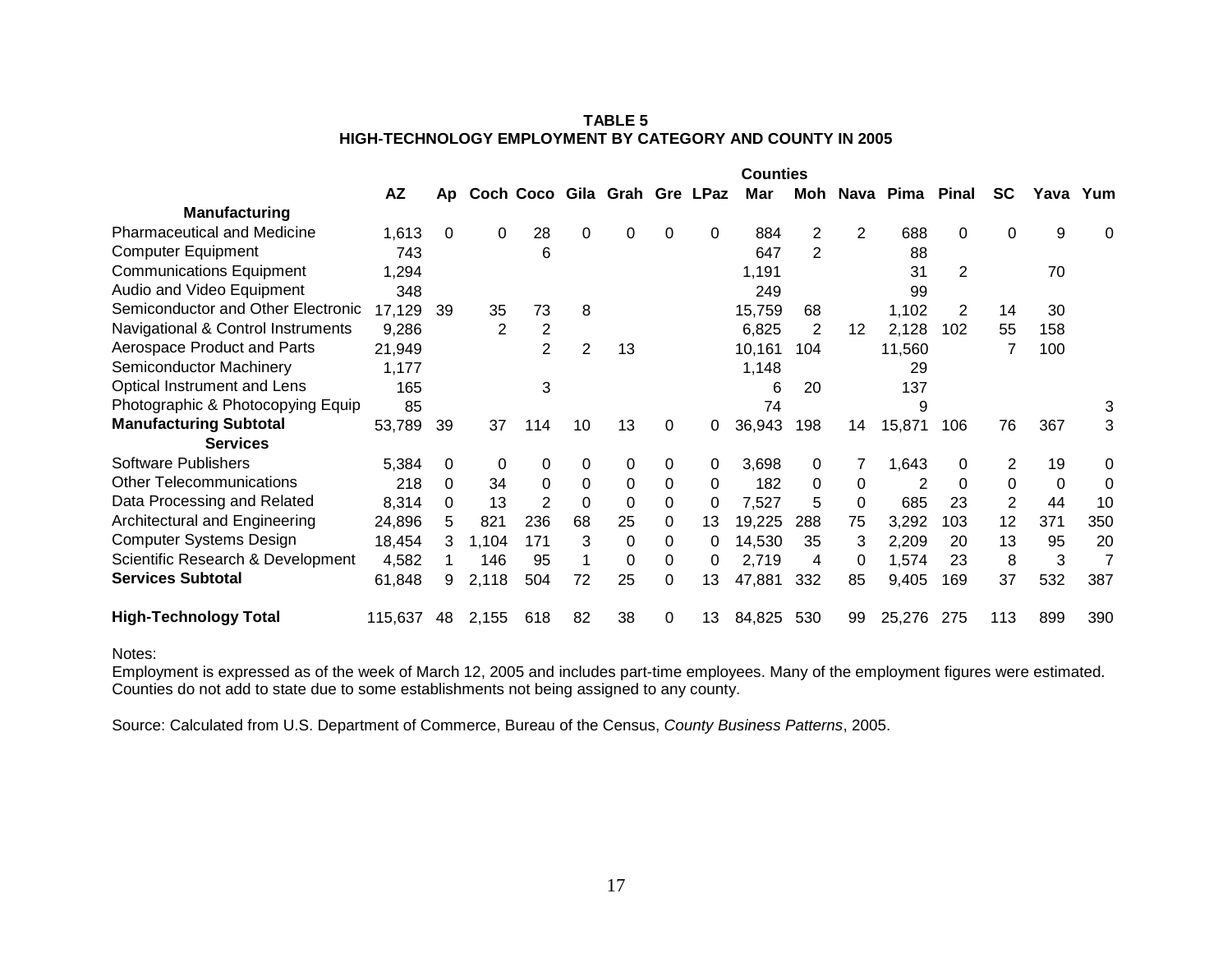## **TABLE 6 HIGH-TECHNOLOGY LOCATION QUOTIENTS BY CATEGORY AND COUNTY IN 2005**

|                                    | <b>Counties</b> |      |      |                |      |      |      |             |      |      |      |                 |      |           |      |      |
|------------------------------------|-----------------|------|------|----------------|------|------|------|-------------|------|------|------|-----------------|------|-----------|------|------|
|                                    | <b>AZ</b>       | Ap   |      | Coch Coco Gila |      | Grah | Gre  | <b>LPaz</b> | Mar  | Moh  |      | Nava Pima Pinal |      | <b>SC</b> | Yava | Yum  |
| <b>Manufacturing</b>               |                 |      |      |                |      |      |      |             |      |      |      |                 |      |           |      |      |
| <b>Pharmaceutical and Medicine</b> | 0.32            | 0.00 | 0.00 | 0.27           | 0.00 | 0.00 | 0.00 | 0.00        | 0.29 | 0.01 | 0.02 | 0.89            | 0.00 | 0.00      | 0.05 | 0.00 |
| <b>Computer Equipment</b>          | 0.35            | 0.00 | 0.00 | 0.13           | 0.00 | 0.00 | 0.00 | 0.00        | 0.49 | 0.03 | 0.00 | 0.26            | 0.00 | 0.00      | 0.00 | 0.00 |
| <b>Communications Equipment</b>    | 0.46            | 0.00 | 0.00 | 0.00           | 0.00 | 0.00 | 0.00 | 0.00        | 0.70 | 0.00 | 0.00 | 0.07            | 0.02 | 0.00      | 0.75 | 0.00 |
| Audio and Video Equipment          | 0.84            | 0.00 | 0.00 | 0.00           | 0.00 | 0.00 | 0.00 | 0.00        | 0.98 | 0.00 | 0.00 | 1.53            | 0.00 | 0.00      | 0.00 | 0.00 |
| Semiconductor and Other Electronic | 2.36            | 0.46 | 0.23 | 0.48           | 0.13 | 0.00 | 0.00 | 0.00        | 3.55 | 0.30 | 0.00 | 0.98            | 0.01 | 0.27      | 0.12 | 0.00 |
| Navigational & Control Instruments | 1.17            | 0.00 | 0.01 | 0.01           | 0.00 | 0.00 | 0.00 | 0.00        | 1.40 | 0.01 | 0.08 | 1.72            | 0.32 | 0.98      | 0.59 | 0.00 |
| Aerospace Product and Parts        | 2.82            | 0.00 | 0.00 | 0.01           | 0.03 | 0.30 | 0.00 | 0.00        | 2.14 | 0.43 | 0.00 | 9.57            | 0.00 | 0.13      | 0.39 | 0.00 |
| Semiconductor Machinery            | 2.29            | 0.00 | 0.00 | 0.00           | 0.00 | 0.00 | 0.00 | 0.00        | 3.66 | 0.00 | 0.00 | 0.36            | 0.00 | 0.00      | 0.00 | 0.00 |
| Optical Instrument and Lens        | 0.50            | 0.00 | 0.00 | 0.44           | 0.00 | 0.00 | 0.00 | 0.00        | 0.03 | 1.94 | 0.00 | 2.67            | 0.00 | 0.00      | 0.00 | 0.00 |
| Photographic & Photocopying Equip  | 0.54            | 0.00 | 0.00 | 0.00           | 0.00 | 0.00 | 0.00 | 0.00        | 0.76 | 0.00 | 0.00 | 0.36            | 0.00 | 0.00      | 0.00 | 0.62 |
| <b>Manufacturing Subtotal</b>      | 1.57            | 0.10 | 0.05 | 0.16           | 0.03 | 0.07 | 0.00 | 0.00        | 1.76 | 0.18 | 0.02 | 2.97            | 0.08 | 0.31      | 0.32 | 0.00 |
| <b>Services</b>                    |                 |      |      |                |      |      |      |             |      |      |      |                 |      |           |      |      |
| <b>Software Publishers</b>         | 0.82            | 0.00 | 0.00 | 0.00           | 0.00 | 0.00 | 0.00 | 0.00        | 0.92 | 0.00 | 0.06 | 1.61            | 0.00 | 0.04      | 0.09 | 0.00 |
| <b>Other Telecommunications</b>    | 1.18            | 0.00 | 8.72 | 0.00           | 0.00 | 0.00 | 0.00 | 0.00        | 1.62 | 0.00 | 0.00 | 0.07            | 0.00 | 0.00      | 0.00 | 0.00 |
| Data Processing and Related        | 1.09            | 0.00 | 0.08 | 0.01           | 0.00 | 0.00 | 0.00 | 0.00        | 1.62 | 0.02 | 0.00 | 0.58            | 0.07 | 0.04      | 0.17 | 0.04 |
| Architectural and Engineering      | 0.96            | 0.02 | 1.49 | 0.44           | 0.30 | 0.17 | 0.00 | 0.15        | 1.21 | 0.35 | 0.16 | 0.81            | 0.10 | 0.07      | 0.43 | 0.44 |
| <b>Computer Systems Design</b>     | 0.81            | 0.01 | 2.29 | 0.36           | 0.02 | 0.00 | 0.00 | 0.00        | 1.05 | 0.05 | 0.01 | 0.63            | 0.02 | 0.08      | 0.13 | 0.03 |
| Scientific Research & Development  | 0.35            | 0.01 | 0.52 | 0.34           | 0.01 | 0.00 | 0.00 | 0.00        | 0.34 | 0.01 | 0.00 | 0.76            | 0.04 | 0.09      | 0.01 | 0.02 |
| <b>Services Subtotal</b>           | 0.81            | 0.01 | 1.31 | 0.32           | 0.11 | 0.06 | 0.00 | 0.05        | 1.03 | 0.14 | 0.06 | 0.79            | 0.05 | 0.07      | 0.21 | 0.17 |
| <b>High-Technology Total</b>       | 1.04            | 0.04 | 0.92 | 0.27           | 0.09 | 0.06 | 0.00 | 0.03        | 1.25 | 0.15 | 0.05 | 1.47            | 0.06 | 0.14      | 0.24 | 0.12 |

Note: Location quotients of 1.10 or higher are in bold.

Source: Calculated from U.S. Department of Commerce, Bureau of the Census, *County Business Patterns*, 2005.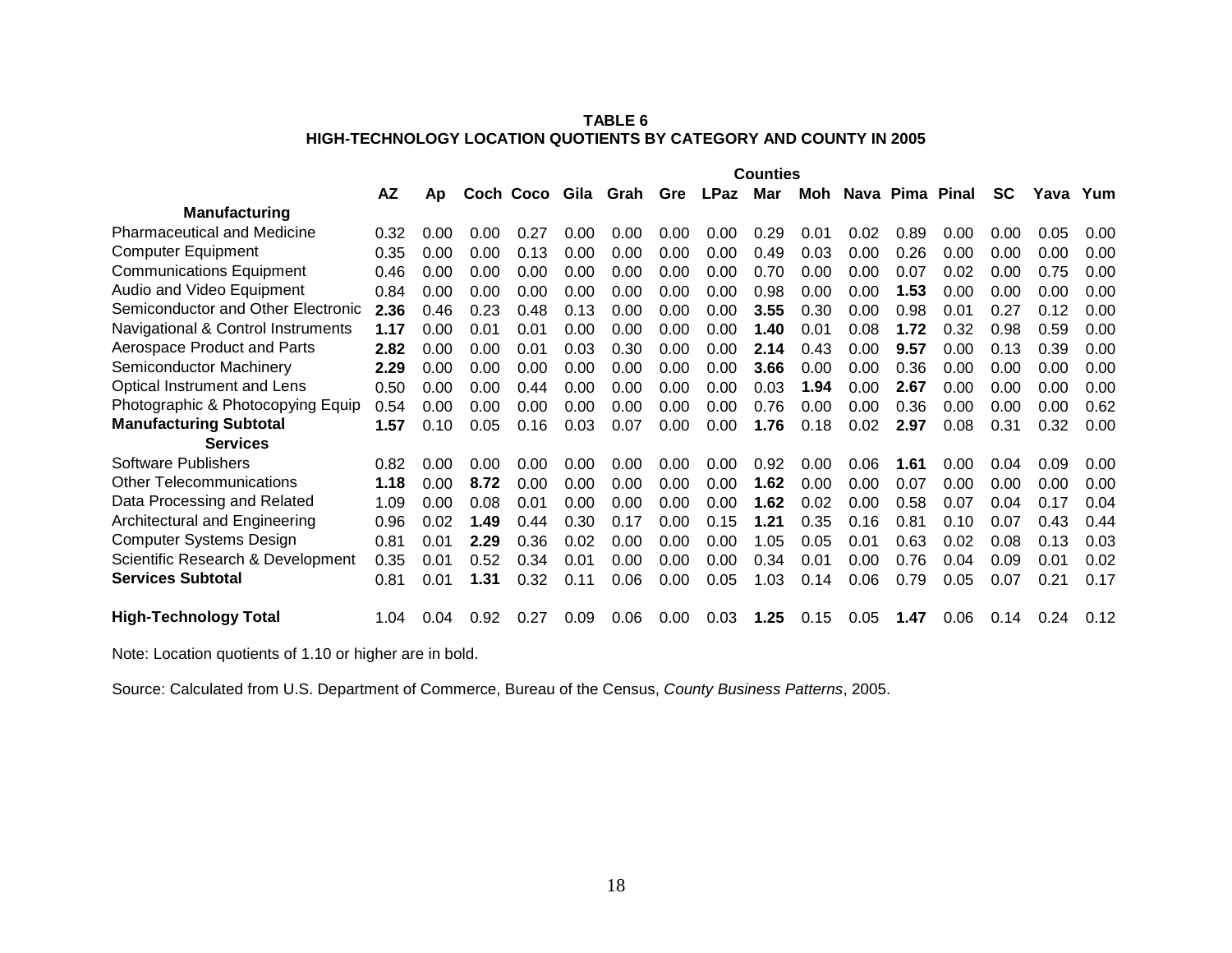with a location quotient greater than 1.6 were optical instruments, navigational and control instruments, and software publishers.

Little high-technology employment was located in the other 13 counties. While more than 23 percent of the state's residents live in these counties, the 13 counties accounted for less than 5 percent of the state's high-technology employment in 2005. The share was less than 20 percent in each category and exceeded 10 percent only in the small optical instruments and other telecommunications categories.

Of the 16 high-technology categories in the 13 less populous counties, only four of 208 had a location quotient greater than 1 in 2005. One was the small optical instruments category in Mohave County. The other three were in service categories in Cochise County, largely the result of services provided to Fort Huachuca. Two of these categories had many employees nationally and in Arizona: computer systems design (a location quotient of 2.29) and engineering (a location quotient of 1.49).

The decline in the state's high-technology location quotient between 2001 and 2005 resulted from drops in Pima County and Maricopa County. Both counties had a significant decline in high-tech manufacturing — though the drop was much larger in Maricopa County than Pima County — and a minor decrease in high-tech services. The location quotients in the other counties did not change much, with more counties posting an increase than a decrease.

Among the manufacturing categories, the state's decline in aerospace was entirely in Maricopa County; the location quotient in Pima County rose between 2001 and 2005. The large loss in the semiconductor and electronic component category mostly occurred in Maricopa County, though Pima County's location quotient also fell. In the navigational and control instruments category, the location quotient rose in Pima County, but slipped in Maricopa County. Among the smaller categories, the pharmaceuticals location quotient rose in Pima County and was little changed in Maricopa County, the communications equipment figure fell in both counties and by a large amount in Maricopa County, but the semiconductor machinery value jumped in Maricopa County while falling in Pima County.

In the services categories, the decrease in the state's location quotient in data processing was entirely in Maricopa County. However, Pima County was responsible for the decline in the research and development category.

## **ECONOMIC IMPACT OF HIGH TECHNOLOGY IN ARIZONA**

A high proportion of the goods and services produced by high-technology activities are sold to consumers from outside the state. Thus, these activities import monies into Arizona that would not be present if these activities were not physically located in the state. In contrast, most economic activities primarily serve local residents. Sales by such local support activities thus largely represent a recycling of monies already present in the local economy.

Economic impact analysis traces the full impact, direct and indirect, of an economic activity on jobs and incomes in a local economy. An economic activity directly affects an economy by employing workers and paying income to workers and owners. Indirect effects arise when goods and services are purchased from other local businesses, when these suppliers place upstream demands on other producers, when workers either directly or indirectly associated with the operations spend a portion of their incomes in the local economy, and when governments spend new tax revenues. In the end, the cumulative changes in jobs and incomes are a multiple of the initial direct effects.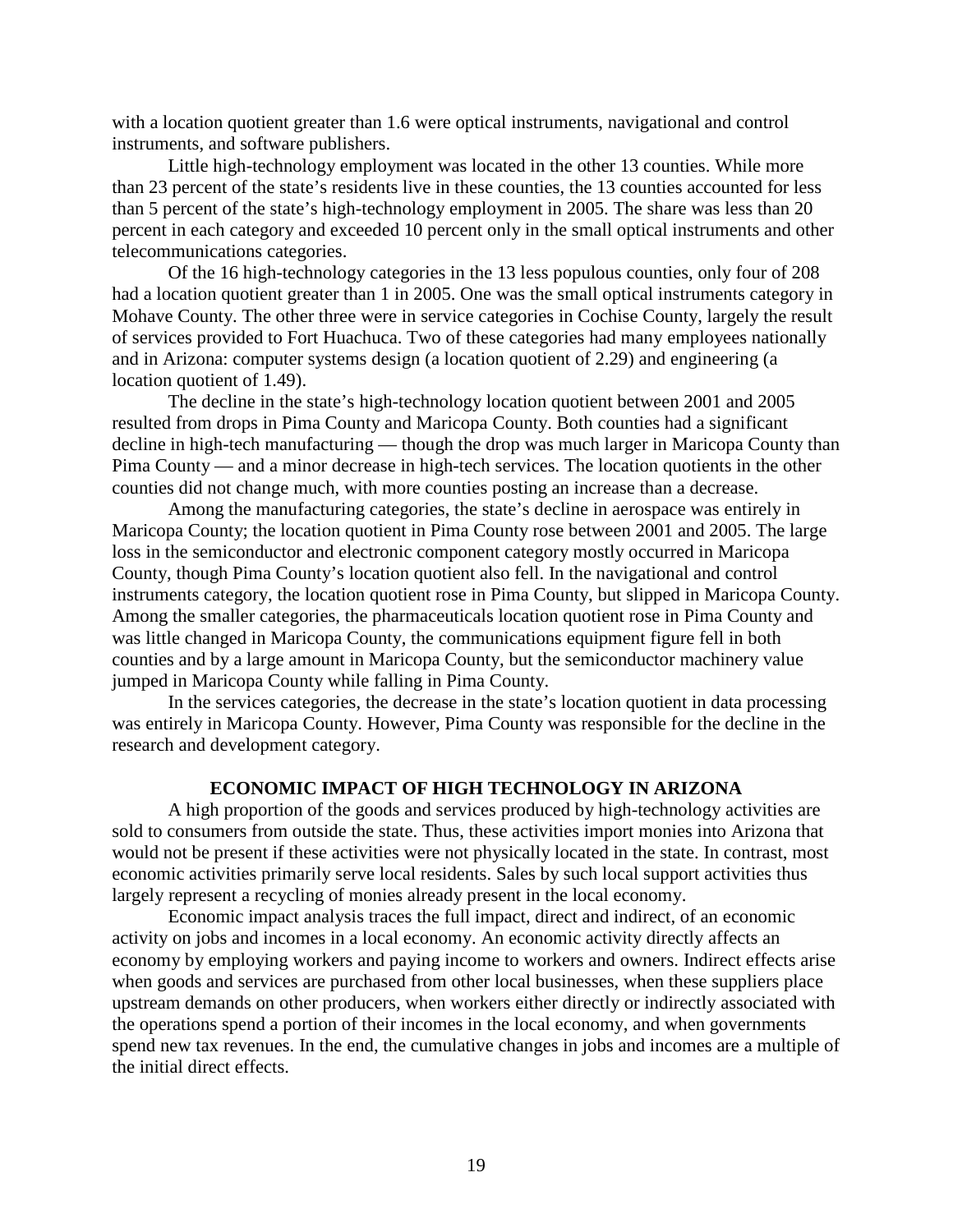Economic impacts were estimated using the Arizona module of IMPLAN, an inputoutput model developed and maintained by the Minnesota IMPLAN Group, Inc. The specific model used was based on IMPLAN's 2004 national economic database. In building the model, trade flows were calculated using IMPLAN's "regional purchase coefficients," which are econometrically derived estimates of the percentage of demand for a specific commodity that is satisfied by local producers. Type SAM (Social Accounting Matrix) multipliers were used with a maximum amount of spending assumed to be recycled. Leakages from the Arizona economy arise from import purchases and saving.

IMPLAN provides estimates of the impact of an activity on local employment, employee compensation (earnings), and value added. Employment consists of both full- and part-time jobs. Employee compensation includes wages, salaries, and benefits. Value added is the sum of employee compensation, proprietor income, property income, and indirect business taxes. An activity's contribution to gross state product can be measured by its value added.

The economic impacts estimated for each high-technology industry were based on and driven by that industry's total employment. The impacts represent the gross contribution an industry makes to the local economy, not the amount of economic activity that is supported by purchases from out-of-state funds.

*County Business Patterns* only includes wage and salary employees and excludes certain economic activities, particularly in the public sector. Thus, high-technology employment in Arizona in 2005 was 5.4 percent of the *County Business Patterns* total. In contrast, the same high-tech employment figure was only 3.8 percent of the IMPLAN total, which includes all economic activities and proprietors as well as wage and salary employees.

## **Employment**

While high-technology's direct share of the state's total employment was only 3.8 percent in 2005, its indirect share was 6.0 percent. Thus, when both direct and indirect effects are considered, high-technology activities accounted for more than twice as many jobs as measured directly (see Table 7), contributing to approximately 10 percent of the total employment in Arizona in 2005. In terms of the full economic impact, the high-tech categories most important to Arizona's employment were semiconductor and electronic components (accounting for 2.1 percent of employment), aerospace products (1.9 percent), and architectural and engineering services (1.6 percent).

The overall employment multiplier for Arizona's high-technology activities was 2.6 in 2005, meaning that each high-technology job supports an additional 1.6 jobs. Employment multipliers are highest in categories with high earnings per worker and high interindustry purchases per worker. Generally, multipliers for manufacturing categories are higher than those of service categories; the overall high-tech manufacturing multiplier was 3.5, compared to 2.0 for high-tech services.

The employment multipliers ranged widely across Arizona's 16 high-technology categories. The highest figure was in the computer and peripheral equipment category at 6.1. Three other manufacturing categories had employment multipliers of between 4 and 5. The semiconductor and electronic components multiplier was 3.7, but the aerospace products multiplier was only 2.7. Employment multipliers were less than 2 in scientific research and development and in computer systems design.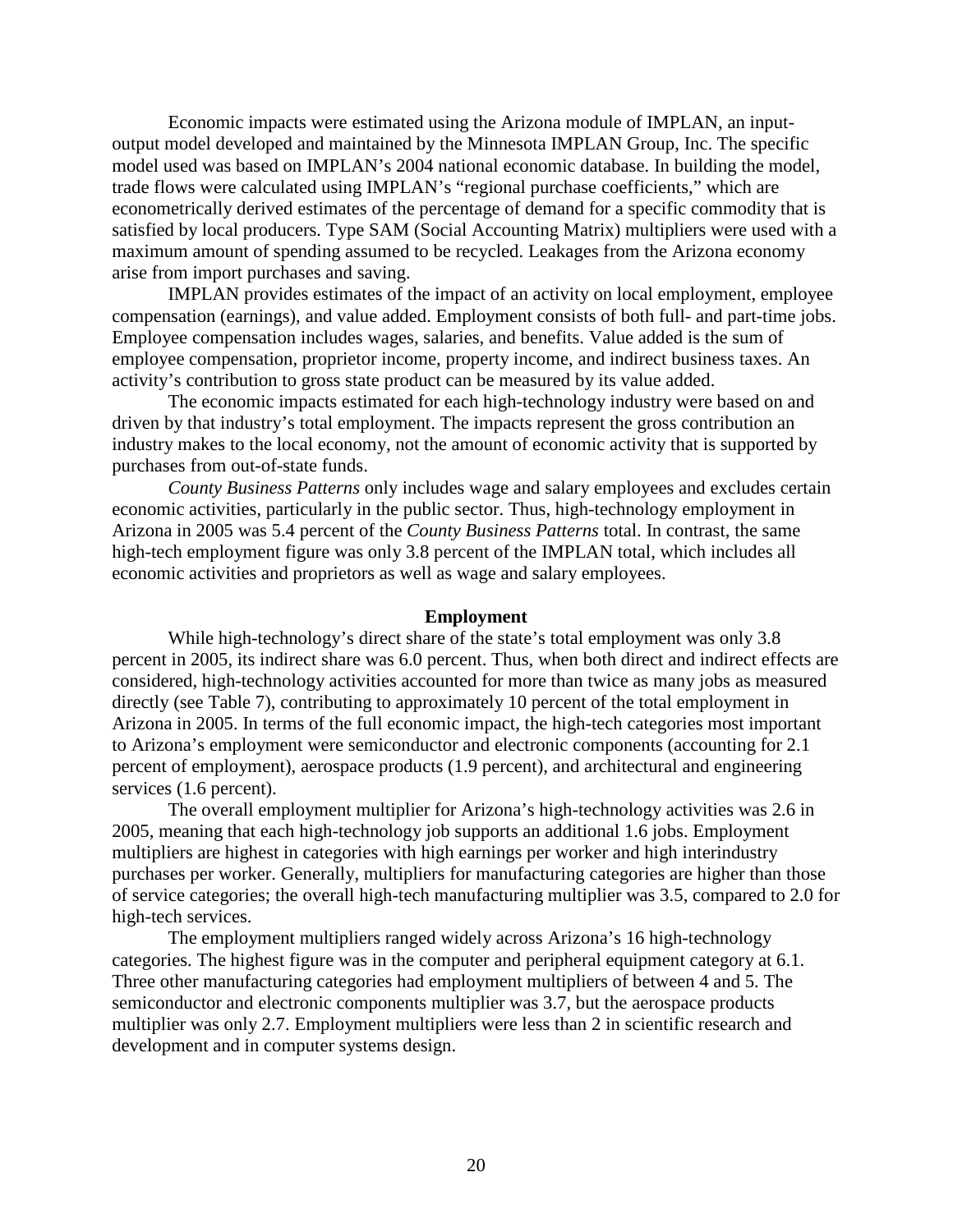## **TABLE 7 ECONOMIC IMPACT OF HIGH-TECHNOLOGY ACTIVITIES ON THE ARIZONA ECONOMY IN 2005**

|                                               |                   | <b>Direct Effects</b> |                 |                   | <b>Total Effects</b> |                 |
|-----------------------------------------------|-------------------|-----------------------|-----------------|-------------------|----------------------|-----------------|
|                                               |                   |                       | <b>Employee</b> |                   |                      | <b>Employee</b> |
|                                               | <b>Employment</b> | <b>Value Added</b>    | Compensation    | <b>Employment</b> | <b>Value Added</b>   | Compensation    |
| <b>Manufacturing</b>                          |                   |                       |                 |                   |                      |                 |
| <b>Pharmaceutical and Medicine</b>            | 1,613             | \$357,155             | \$116,863       | 7,829             | \$830,151            | \$358,611       |
| <b>Computer and Peripheral Equipment</b>      | 743               | 69,822                | 77,106          | 4,503             | 365,606              | 248,450         |
| <b>Communications Equipment</b>               | 1,294             | 108,148               | 100,865         | 4,580             | 353,758              | 236,303         |
| Audio and Video Equipment                     | 348               | 18,988                | 17,738          | 1,499             | 99,172               | 63,710          |
| Semiconductor and Other Electronic Component  | 17,129            | 2,090,364             | 1,690,555       | 63,730            | 5,385,903            | 3,481,489       |
| Navigational, Measuring & Control Instruments | 9,286             | 971,003               | 925,426         | 27,412            | 2,243,309            | 1,621,830       |
| Aerospace Product and Parts                   | 21,949            | 2,347,355             | 1,977,909       | 58,802            | 4,923,024            | 3,410,926       |
| Semiconductor Machinery                       | 1,177             | 183,144               | 122,597         | 4,867             | 445,042              | 264,338         |
| Optical Instrument and Lens                   | 165               | 10,532                | 8,796           | 362               | 24,349               | 16,173          |
| Photographic and Photocopying Equipment       | 85                | 9,747                 | 6,454           | 296               | 25,632               | 14,912          |
| <b>Manufacturing Subtotal</b>                 | 53,789            | 6,166,256             | 5,044,308       | 173,880           | 14,695,946           | 9,716,743       |
| <b>Services</b>                               |                   |                       |                 |                   |                      |                 |
| Software Publishers                           | 5,384             | 670,825               | 351,873         | 16,433            | 1,354,981            | 713,570         |
| <b>Other Telecommunications</b>               | 218               | 33,793                | 11,938          | 579               | 59,842               | 24,647          |
| Data Processing, Hosting and Related          | 8,314             | 646,305               | 429,940         | 20,050            | 1,356,829            | 810,911         |
| Architectural, Engineering and Related        | 24,896            | 1,542,839             | 1,144,262       | 49,283            | 3,021,148            | 1,919,718       |
| <b>Computer Systems Design and Related</b>    | 18,454            | 968,121               | 901,203         | 30,941            | 1,721,543            | 1,284,952       |
| Scientific Research and Development           | 4,582             | 254,516               | 213,545         | 8,374             | 494,052              | 333,748         |
| <b>Services Subtotal</b>                      | 61,848            | 4,116,398             | 3,052,759       | 125,660           | 8,008,395            | 5,087,546       |
| <b>High-Technology Total</b>                  | 115,637           | 10,282,654            | 8,097,066       | 299,540           | 22,704,341           | 14,804,289      |

Note: Dollar values are in thousands.

Source: Calculated from IMPLAN.